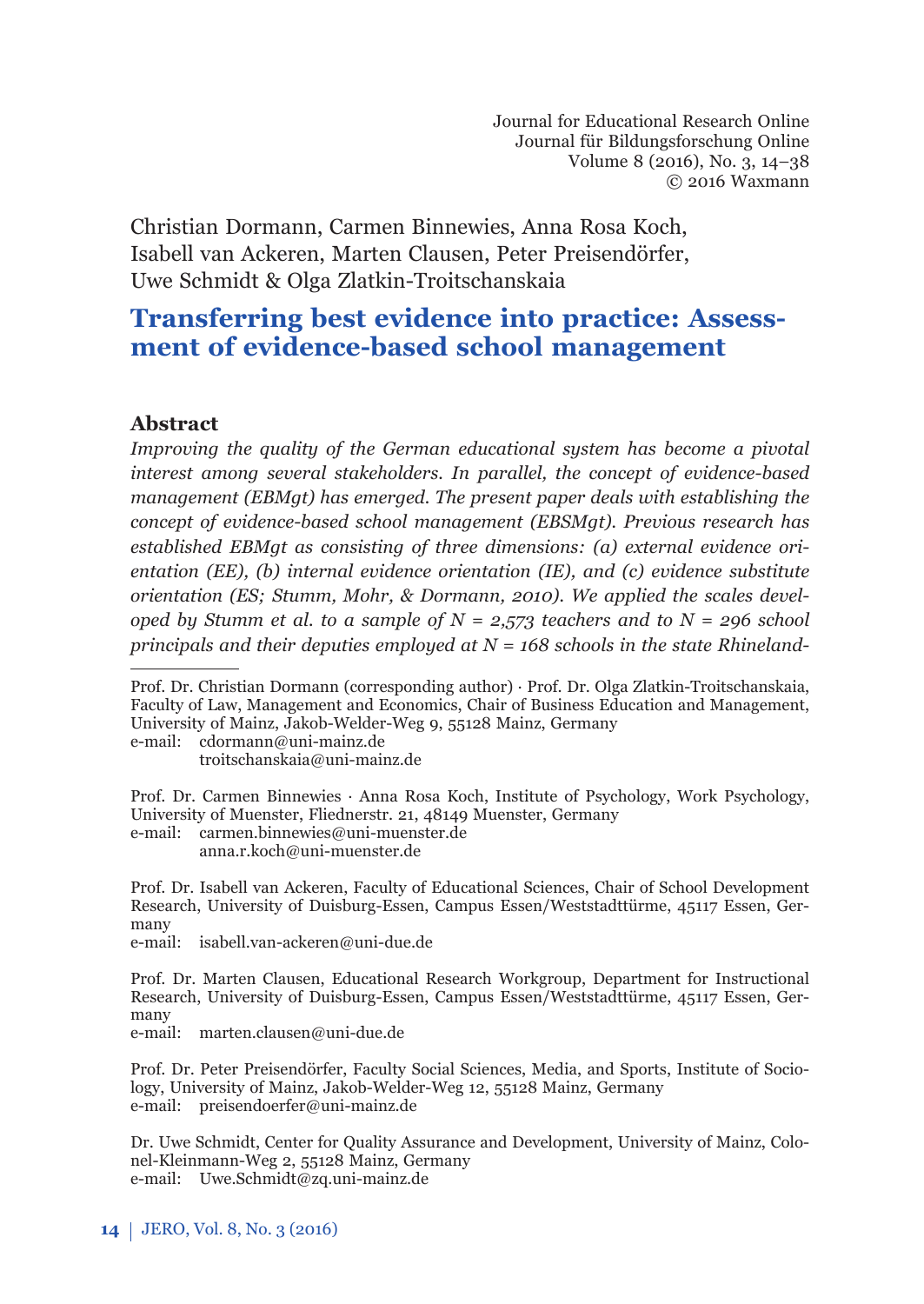*Palatinate (RLP) of Germany. The types of schools considered reflect 92.3 % of the schools in RLP. Principal component analyses for teachers and for principals confi rmed the three-dimensional structure of EBSMgt. Alphas were satisfactory for IE (teachers: .87; principals: .74) and for EE (.79 & .69, resp.), but they were lower for ES (.53 & .59, resp.). Furthermore, variance component analyses revealed shared perceptions within schools (ICC1) for EE. ICC1 for IE and ES was weaker. Multilevel modeling revealed meaningful relations for the three scales with variables used for validation purposes (e.g., previously used evidence and usefulness ratings of evidence). Dichotomizing the three scales and cross-tabulation yielded several EBSMgt "types", of which the ideal EBSMgt type (high IE & EE, low ES; 19.75 %) and the evidence-averted type (low IE & EE, high ES; 18.47 %) were most common. A major contribution of the present study is the provision of the three scales, which allow assessing EBSMgt in terms of different types of school management. This provides a foundation for future studies to identify ways to improve EBSMgt and to investigate its various consequences.*

### **Keywords**

*Evidence-based management; Schools; Best practice; Local evidence*

## **Transfer wissenschaftlicher Evidenz in die Praxis: Messung evidenzbasierten Schulmanagements**

### **Zusammenfassung**

*Die Verbesserung der Qualität des deutschen Schulwesens hat eine hohe Priorität für diverse Interessensvertreter erlangt. Gleichzeitig entwickelte sich das Konzept des evidenzbasierten Managements (EBMgt). Der vorliegende Aufsatz zielt darauf ab, das Konzept des evidenzbasierten Schulmanagements (EBSMgt) zu etablieren. Vorhergehende Forschung hat gezeigt, dass EBMgt aus drei Dimensionen besteht: (a) externe Evidenzorientierung (EE), (b) interne Evidenzorientierung (IE) und Orientierung an Evidenzsubstituten (ES; Stumm, Mohr & Dormann, 2010). Wir haben die Skalen von Stumm et al. in einer Stichprobe von N = 2573 Lehrern/innen und N = 296 Schulleitern/innen und ihren Stellvertretern/innen in N = 168 Schulen in Rheinland-Pfalz (RLP) validiert. Die berücksichtigten Schultypen repräsentierten 92.3 % der in RLP vorkommenden Schulen. Hauptkomponentenanalysen der Daten von Lehrern/innen und Schulleitern/ innen bestätigten die dreifaktorielle Struktur. Für IE (Lehrer/innen: .87; Schulleiter/innen: .74) und EE (.79 bzw. .69) waren die Alphas zufriedenstellend, wohingegen sie für ES geringer waren (.53 bzw. .59). Weiterhin zeigten Varianzkomponentenanalysen, dass innerhalb von Schulen bezüglich EE geteilte Wahrnehmungen existierten (ICC1), wohingegen die ICC1 bei IE und ES geringer ausfi el. Multilevelanalysen ergaben erwartungskonforme Beziehungen der drei Skalen mit Variablen, die zur Kriteriumsvalidierung eingesetzt wurden (z. B. bereits zuvor genutzte Evidenz oder Nützlichkeitseinschätzungen von Evidenz).*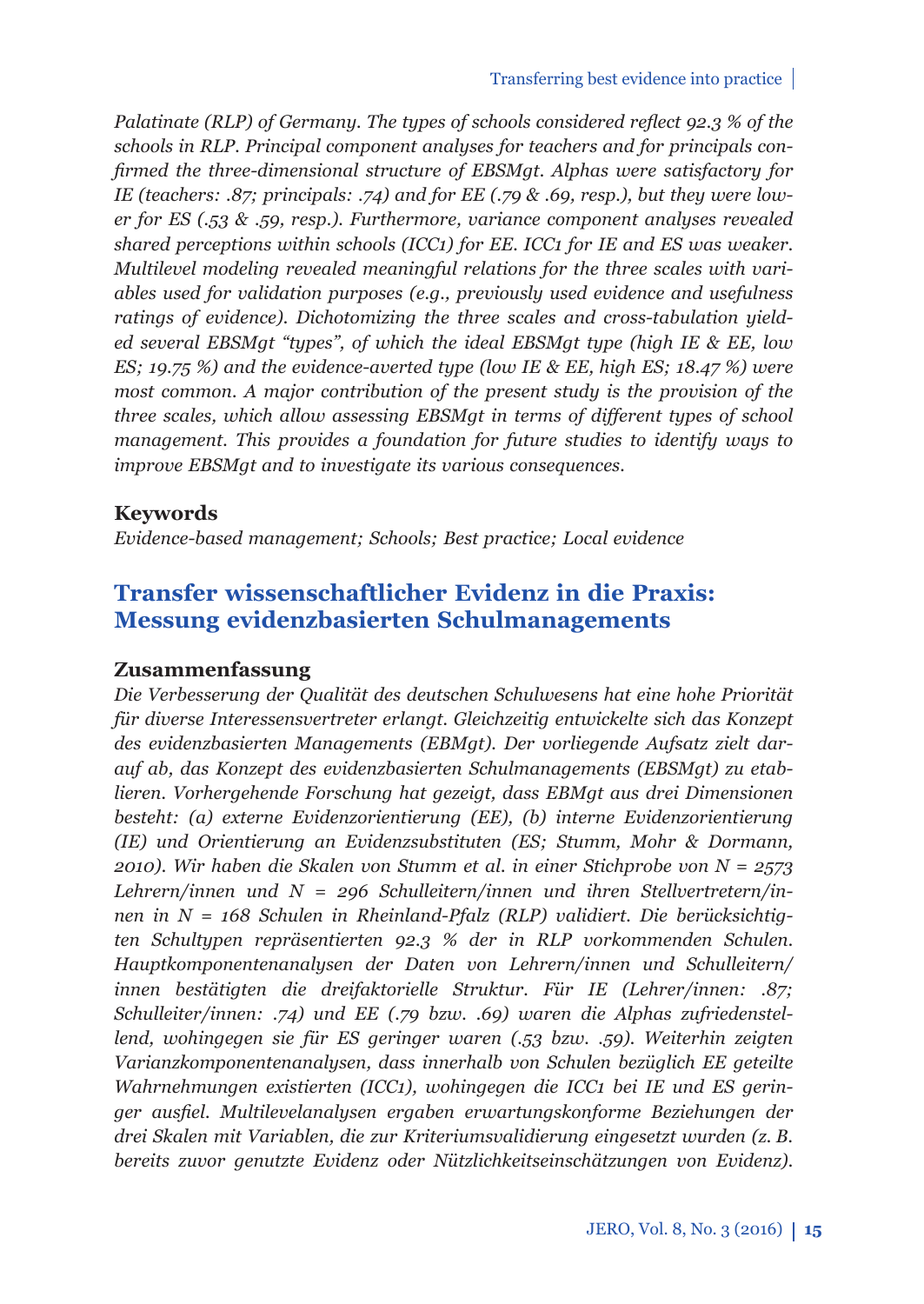*Dichotomisierung und Kreuztabellierung ergaben verschiedene EBSMgt-"Typen", von denen der Idealtyp (hohe IE und EE, geringe ES; 19.75 %) und der evidenz*abgewandte Typ (geringe IE und EE, hohe ES; 18.47 %) am häufigsten vorka*men. Ein wesentlicher Beitrag zur Forschung liegt darin, dass mit den drei Skalen ein Instrument bereitgestellt wird, um EBSMgt als unterschiedliche Typen des Schulmanagements zu erfassen. Damit ist eine Grundlage dafür geschaffen, in* weiteren Studien Möglichkeiten zur Verbesserung von EBSMgt zu identifizieren *und verschiedenartige Konsequenzen von EBSMgt zu untersuchen.*

### **Schlagworte**

*Evidenzbasierte Steuerung von Schulen; Best Practice; Lokale Evidenz*

## **1. Introduction**

Over the last decades, ample empirical evidence on best practices to improve school effectiveness has been gathered and is constantly refined by pilot studies as well as small-scale and large-scale scientific investigations. The transfer of available evidence into everyday practice, however, rarely is satisfactory and frequently causes a huge knowledge-doing gap (Pfeffer & Sutton, 2000). To overcome this gap, evidence-based management (EBMgt) has been suggested as a means for organizations to succeed (Pfeffer & Sutton, 2006). EBMgt means focusing on existing empirical evidence and "translating principles based on best evidence into organizational practices" (Rousseau, 2006, p. 256). However, evidence-based school management (EBSMgt), that is, schools and school principals acting in a way that the transfer of best evidence into their schools' practices is supported, has not yet received much attention. The present paper aims at filling in this gap by developing and validating the concept of EBSMgt and its measurement.

Evidence-based development of schools is a hot topic among many stakeholders involving, for example, researchers, politicians, local authorities, teachers' seminaries, and schools (van Ackeren et al., 2011). Although a huge body of evidence regarding effective practices does already exit, several studies report a limited use of existing evidence by teachers and school principals (e.g., Posch, 2009). Reasons for this limited use are multifold and have been enumerated by management and educational scholars (e.g., Briner, 2007; Maier & Kuper, 2012). For instance, access to well translated evidence has been frequently claimed as an *exogenous* reason, that is, a reason outside of organizations and schools. However, even if well translated evidence is available, using evidence is sometimes inconvenient or even pretty demanding as it frequently implies that the status quo has to be changed (Briner, 2007), Resistance to change (e.g., Battistelli, Montani, & Odoardi, 2013) of those who are aff ected can be assumed to be a strong *endogenous* counter-force to evidence-based management. Overcoming resistance to change requires excellent leadership (Bass & Riggio, 2006), and we propose that evidence-oriented lead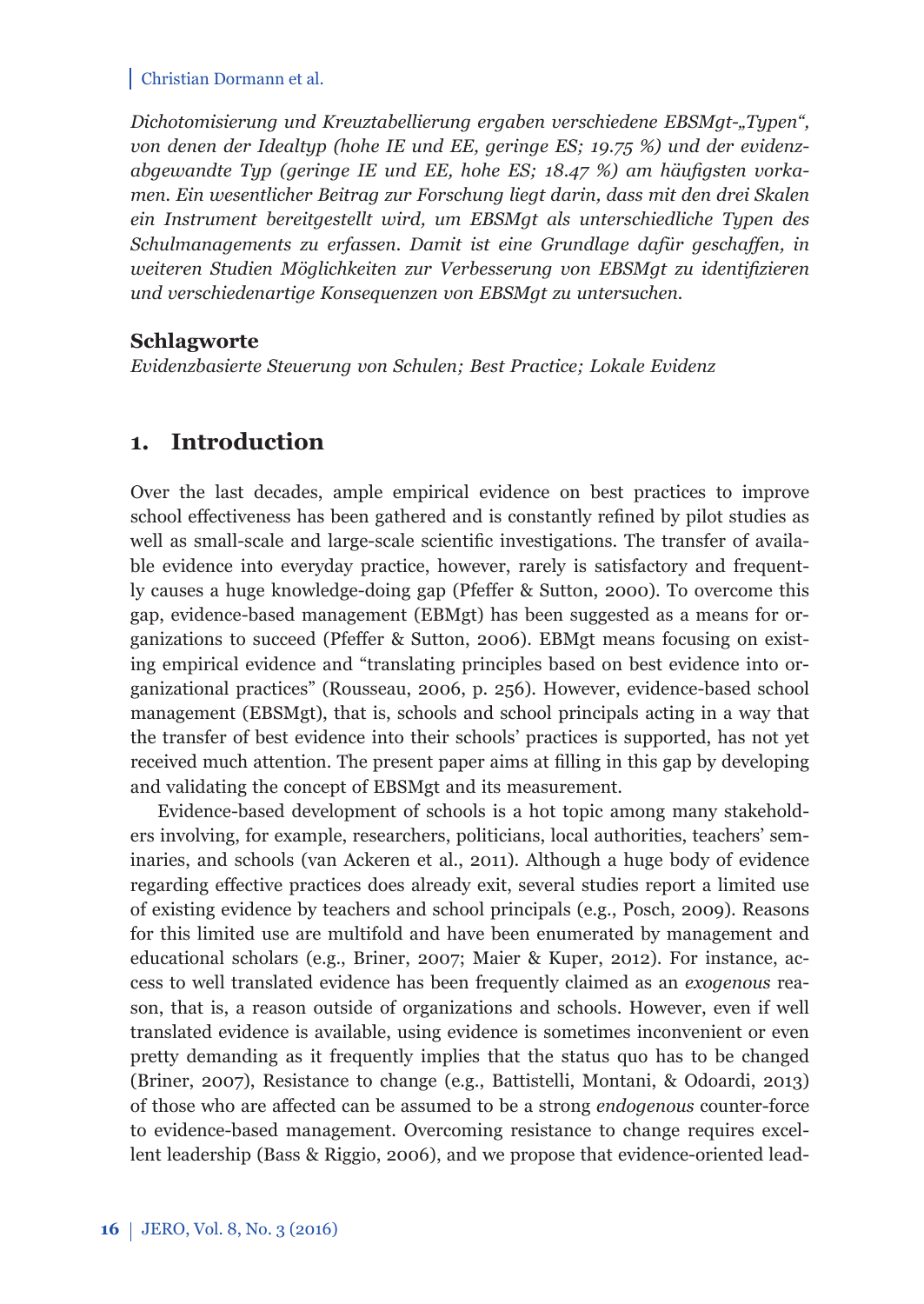ership is required to acquire, use, and implement evidence in an organization, be it either profit-organizations or schools. Thus, we propose EBSMgt to go above and beyond particular strategies and use of particular data to improve school development. The concept of EBSMgt is much broader and comprises of general patterns of individual and collective ways of data use and decision-making in schools. EBSMgt represents a general managerial style that sustains all aspects of school development.

### **1.1 Evidence-based school management (EBSMgt)**

Some research results suggest that the management style in schools may either encourage or discourage the use of evidence (cf. Wayman, 2005). Wayman (2005) proposed that a "leadership for supportive data climates" (p. 302) leads to a school culture that will increasingly involve teachers in making use of evidence. To achieve this, principals should serve as role models and they should support and encourage teachers in using evidence. However, to our knowledge there has been no attempt yet to empirically establish EBSMgt as a managerial style that sustains school development. Contrary to this, since the turn of the century we recognize an immense growth of interest in the concept of EBMgt. Reay, Berta, and Kazman Kohn (2009) identified 144 papers dealing with EBMgt since 1948, and roughly 90  $%$  were published after the turn of the century. The concept of EBMgt has at latest become popular by the work of Pfeffer and Sutton (2006). EBMgt represents a normative leadership theory (Externbrink & Dormann, 2015) stating that decisions taken by leaders of organizations, institutions, branches, schools etc. should be founded on the best scientific evidence that is available (Rousseau, 2006). Many scholars have claimed that leaders frequently ignore existing evidence when judging alternative options for actions. Rather, leaders tend to base their decisions on so-called evidence substitutes. Evidence substitutes include, for example, gut feelings, intuitions, blind benchmarking, personal opinions, and repeating what has been done in the past (Pfeffer & Sutton, 2006).

Distinguishing evidence from evidence substitutes is not as trivial as it might appear at a first glance. Early literature has mainly regarded scientific evidence, that is, research results, as "real" evidence. More recently, Briner, Denyer, and Rousseau (2009) proposed three additional evidence sources beyond *research results* that should be considered and integrated in organizational decision-making: Practitioner *expertise and judgment*, the *local context*, and *stakeholders' feedback*. Therefore, school principals' expertise, the actual procedures and processes in a given school, and students' feedback could be regarded as evidence, too.

Regarding school principals' expertise and judgment or students' feedback as similar good evidence as results from scientific studies might be a provocative claim for some scholars. However, regarding only scientifically generated knowledge as evidence is provocative for practitioners, too. Practitioners are convinced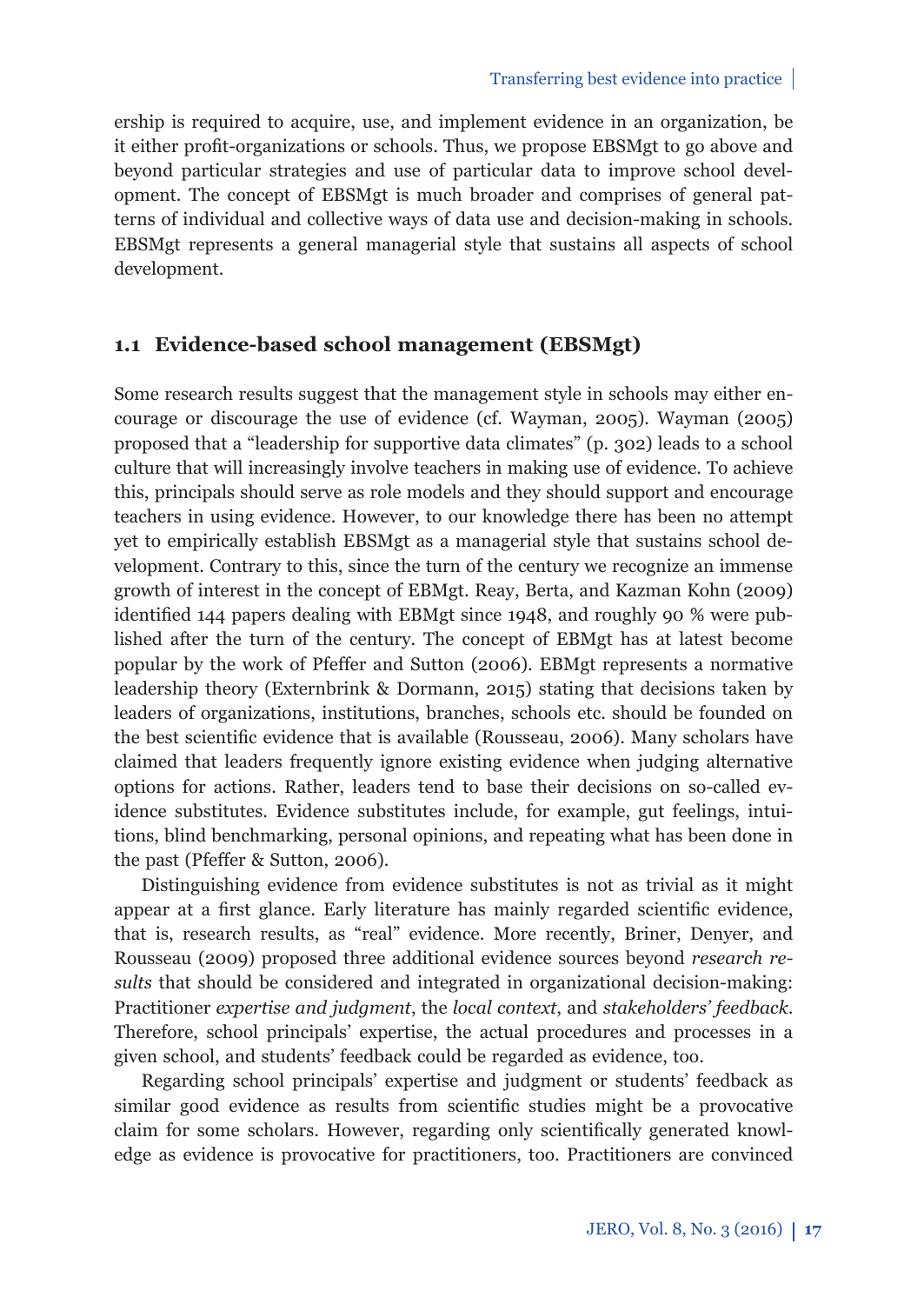that their decision-making is based on evidence, and claims to be more evidenceoriented are meaningless to them (Briner & Rousseau, 2011). The key question is: When and why should practitioner expertise and stakeholders' feedback be regarded as "valid evidence"?

Externbrink and Dormann (2015; see also van Ackeren et al., 2013) claimed that it does not matter whether the evidence emerges from scientific research, practitioners' expertise, or stakeholders' feedback. Rather, they suggested regarding any sort of information as evidence if it is objective, reliable, and valid. Information is objective if independent recipients agree, information is reliable if it can be replicated, and information is valid if it informs the recipients about what they really want to know. It would lack a scientific argument to regard results of a survey of pupils as evidence if the survey was carried out by researchers, whereas the same kind of study would be regarded as evidence substitutes if school teachers designed the survey and analyzed the data. Provided the teachers were educated in social science methods, the survey could be equally objective, reliable, and valid. Validity, of course, is the key issue. For instance, students' satisfaction could be objectively and reliably assessed, but it could be entirely invalid to inform decisions which teaching method is efficient.

Practitioners' expertise and stakeholder feedback may even be more valid than results from academic research projects. As Briner et al. (2009) emphasized, local context plays an important role, and Pfeffer and Sutton (2006) already noted that blind benchmarking, that is, just doing what successful others do without considering possible differences in contexts, represents an evidence substitute. Blindly using findings from academic research for school development purposes is conceptually close to blind benchmarking. Instead, the local context of a particular school needs to be carefully considered. If the context of an academic study does not resemble the context of a particular school, even not fully valid principals' expertise or not fully valid students' feedback could be more useful than only internally valid but externally invalid (i.e., not generalizable) academic research results.

Consideration of local expertise and judgment, and stakeholders' feedback is also considered to be of pivotal importance in contemporary pedagogy (e.g., Gruber, Harteis, & Rehrl, 2006) and is referred to as the ideographic approach. According to the ideographic approach, pedagogical professionalism is characterized by a comprehensive analysis of the specific pedagogical case at hand. The purpose is not to derive general propositions, which would resemble the common nomothetic approach as used by many researchers. An ideographic analysis should include all relevant case-specific information. This implies that teachers' expertise with a particular case, for example, a student's learning history, her family issues, her social relations in class, her own aims and desires, etc. is taken into account when making decisions, such as whether she should repeat a grade or not. An ideographic analysis, may well come to conclusions that divert from scientific evidence. Hence, professional pedagogical actions cannot solely be based on quantitative research results; rather professional acting requires expertise and experience-based reflection (van Ackeren et al., 2011).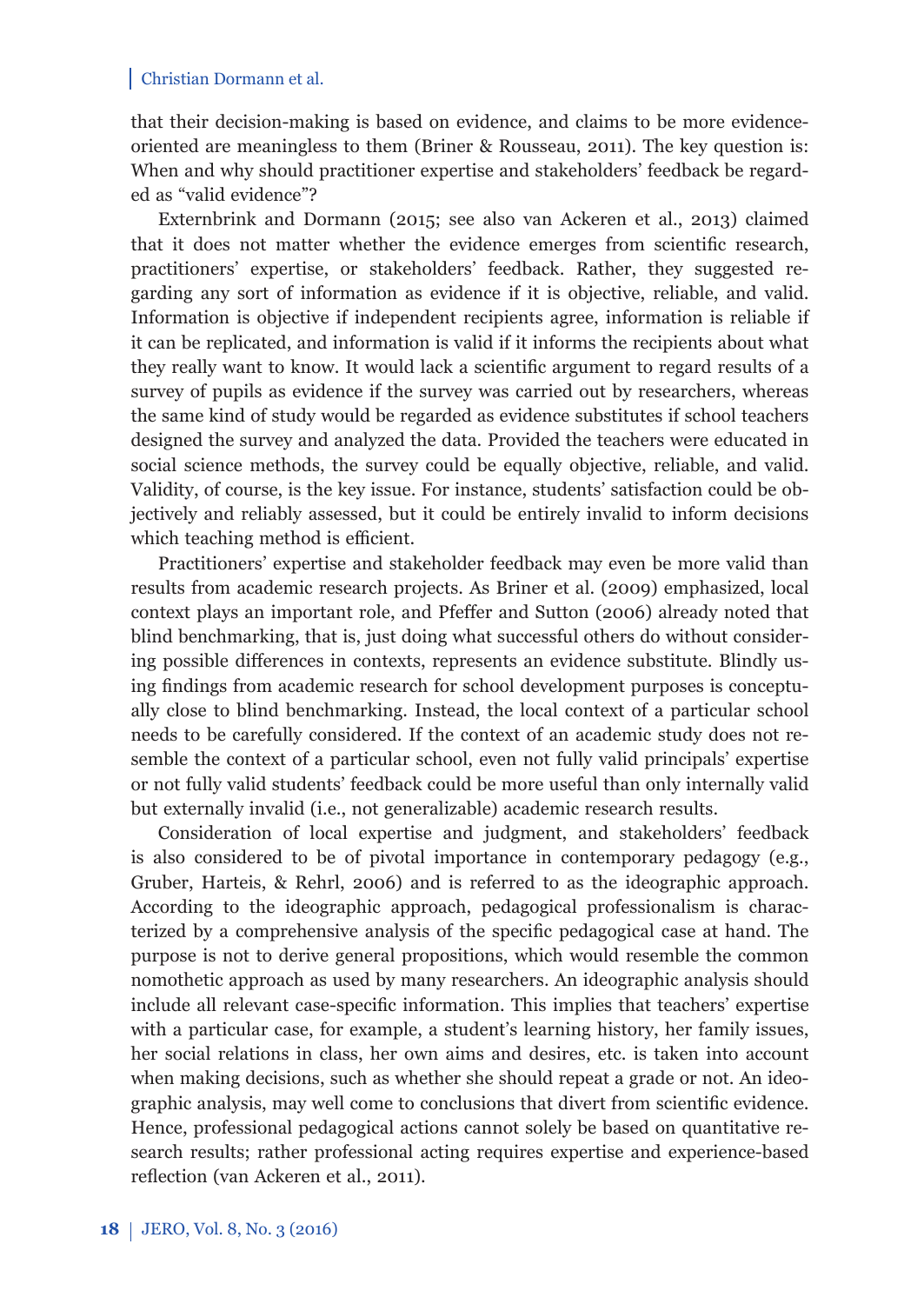#### **1.2 Assessment of EBSMgt**

Although the literature on EBMgt and EBSMgt has been exploding in recent years, there still is little evidence on EBMgt (Externbrink & Dormann, 2015; Reay et al., 2009). One core problem for this unfortunate state of affairs is the lack of assessment tools and measures of EBMgt and EBSMgt. Obviously, it is a complex endeavor to make an overall evaluation of the *evidence grade* of a given school, or to assess the extent to which all recently made decisions and measures were evidencebased or not.

In order to assess the extent to which local authorities act evidence-oriented, Stumm, Mohr, and Dormann (2010) developed a measurement tool. Employees and managers were asked to rate a range of activities related to evidence-based actions and decisions. Several of those activities indicate that evidence is important in their area (e.g., "In our administration, innovations are proved by scientific studies."), others indicated that using evidence substitutes is common (e.g., "The statement 'We always did it this way' is the basis for many decisions."), and there were also items addressing consideration of the local context (e.g., "Before adopting procedures from other administrations, we analyze if our framework conditions are similar."). Stumm et al. (2010) indeed identified a three factor-solution. In their terms, EBMgt consists of three components: high *external evidence orientation* (EE; research evidence, contact with scholars, etc.), high *internal evidence orientation* (IE; considering local context, own research, etc.), and low *evidence substitute orientation* (ES; gut feeling, tradition, etc.).

The four building blocks of EBMgt, suggested by Briner et al. (2009; research results, expertise and judgment, local context, and stakeholders' feedback), are represented across the two factors EE and IE identified by Stumm et al. (2010). EE consists of research results and scientists' expertise and judgment; IE consists of employees' and managers' expertise and judgment, local context, and systematically evaluated stakeholders' feedback. Stumm et al. (2010) also noted that the presence of EE-based or IE-based decisions does not imply that evidence substitutes are neglected; rather ES represents a factor that is conceptually independent of IE and EE. IE (ICC1 = .14) and EE (ICC1 = .12) showed sufficient interrater reliability (James, 1982) among employees, whereas interrater reliability was low for ES (Stumm et al., 2010).

### **1.3 Research aims**

We based our study on the work of Stumm et al. (2010). Their newly developed scales represent a sound basis to assess EBMgt in schools because they are concise and coherently cover the full range of EBMgt proposed by Briner et al. (2009). Thus, the aim of our study was to adapt the measures of Stumm et al. (2010) to the school context and to empirically address the question of whether EBSMgt can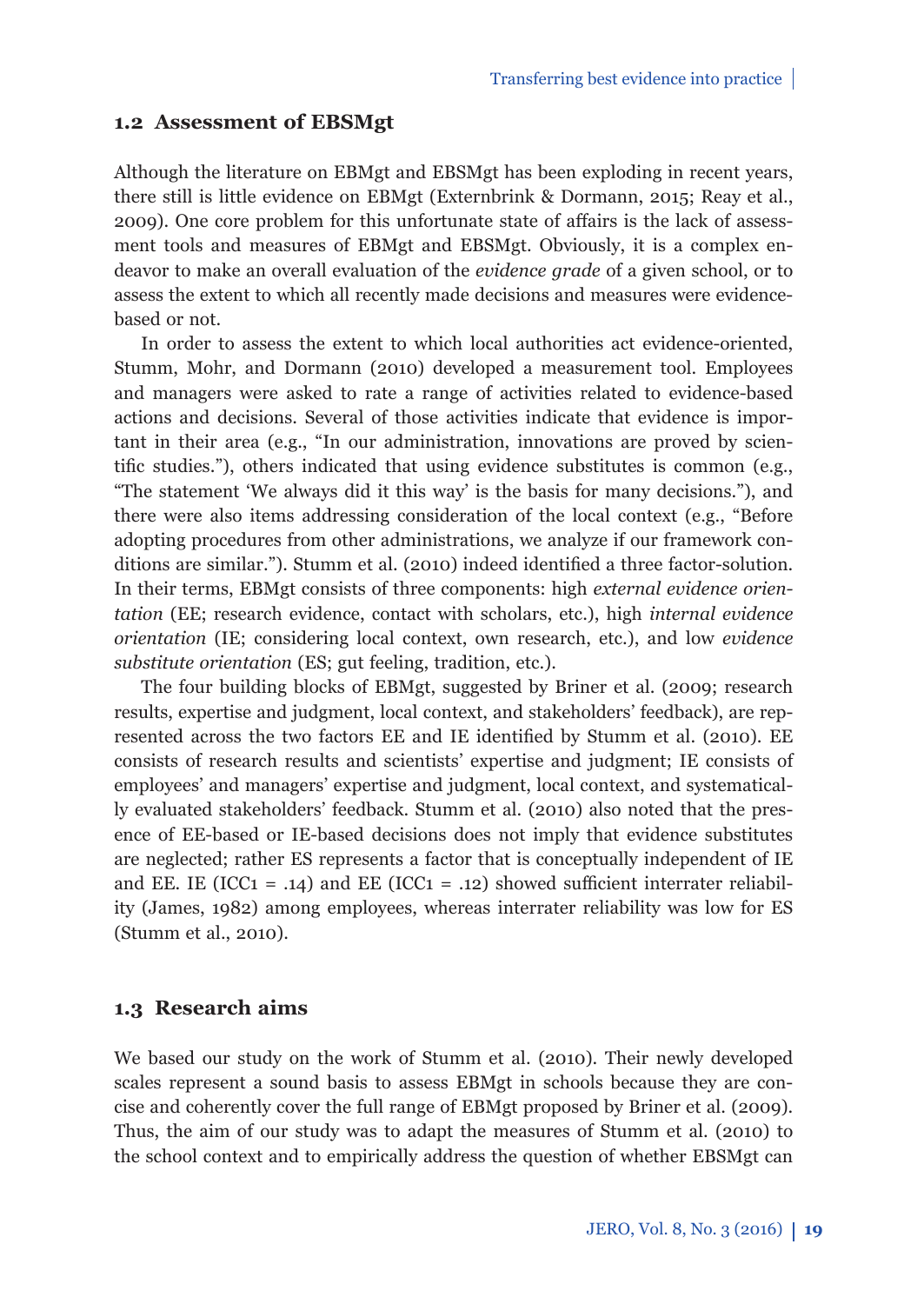be reliably and validly assessed by teachers and by principals. Note that the items developed by Stumm et al. (2010) were different for employees and their managers. Whereas the managers were asked to rate the way *they* decide and act (i.e., the items usually contained an "I"), employees were asked to rate the way *their managers* decide and act (the items usually contained "our manager/s", "in our administration", or "here"). We kept these features in our questionnaires because we aimed at assessing EMSMgt at the school level and not at the individual level of teachers' behavior. Thus, a first set of variables addressed IE, EE, and ES of *principals* and deputies, and the extent of *teachers' perceptions of principals* in being IE, EE, and ES.

Secondly, for validation purposes, we were interested in a couple of very particular sources of evidence (e.g., nationwide learning assessments) that have *actually been used* in previous school development activities. For further validation purposes, we analyzed relations with the *perceived usefulness* of these particular sources of evidences. To test our different hypotheses, the three sets of variables or combinations of them were either analyzed on the *individual level* of teachers or at the *aggregated level* of schools.

Thirdly, we were interested in how the evidence factors that we could empirically identify, combine, and yield different "types" of EBSMgt. In particular, we were interested in the frequencies of prototypical types of EBSMgt, such as types characterized by high evidence orientation and low substitute orientation.

Our first two hypotheses state that the three factor structure discovered by Stumm et al. (2010) can also be replicated in schools.

- Hypothesis 1: Teachers' perceptions of principals' decision-making and ways of acting in their schools can adequately be represented by three factors: IE, EE and ES.
- Hypothesis 2: Principals' ratings of their own decision-making and their own way of acting can adequately be represented by three factors: IE, EE and ES.

In order to further validate the EBSMgt concept and its respective scales, we aimed at establishing a nomological network. Therefore, we analyzed correlations with possible meaningful antecedents and consequences of evidence orientation and substitute orientation.

Participation in previous evidence-oriented school development activities represents such a meaningful antecedent variable. In particular, having previously *used*  evidence-oriented information such as those obtained in school assessments should increase teachers' perceptions that their schools are more evidence-oriented and less substitute-oriented. Specifically, we examined the use of information from *external* sources (e.g., statewide learning assessments) and from *internal* sources (e.g., student surveys) as antecedents of EBSMgt.

To establish convergent and discriminant validity, we propose that previous use of external evidence impacts more strongly on teachers perceptions of principals' EE; previous use of internal evidence should impact more strongly on teachers' perceptions of principals' IE. Furthermore, the use of information from both exter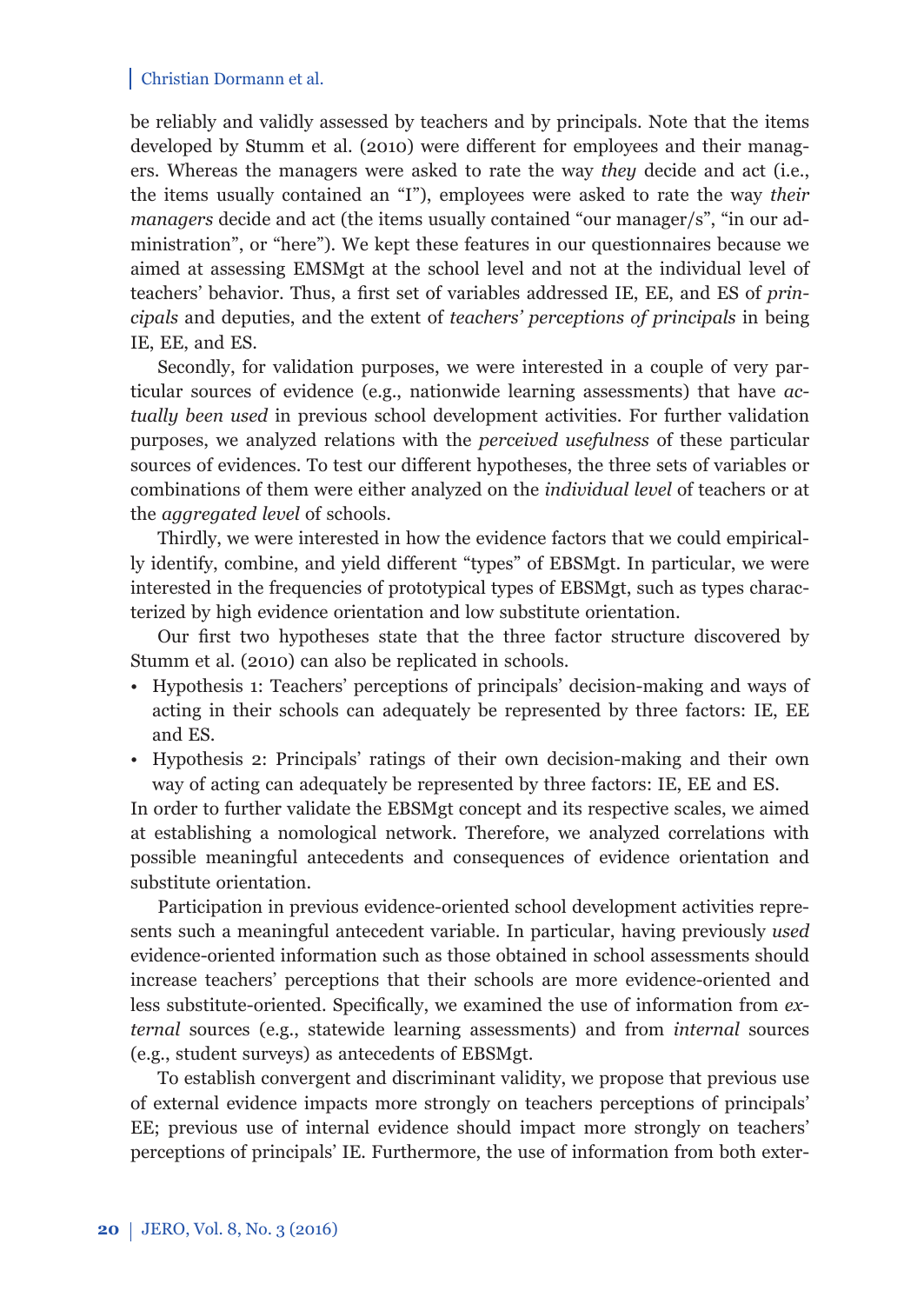nal and internal sources should reduce perceptions that the own school is substitute-oriented.

- Hypothesis 3: Teachers' use of internal evidence information from previous school development activities increases teachers' perceptions that their principals exhibit more IE (convergent validity). This relation is stronger than the relation between use of internal evidence information and EE (discriminant validity) and stronger than the relation between use of internal evidence information and ES (discriminant validity).
- Hypothesis 4: Teachers' use of external evidence information from previous school development activities increases teachers' perceptions that their principals exhibit more EE (convergent validity). This relation is stronger than the relation between use of external evidence information and IE (discriminant validity) and stronger than the relation between use of external evidence information and ES (discriminant validity).

Furthermore, principals and other members of the school management team act as role models for teachers. The more teachers perceive their school leaders to be evidence-oriented and not to be substitute-oriented, the better should teachers judge the *usefulness* of evidence information. Hence, whereas previous *use* of evidence should increase teachers' perceptions of their principals' evidence orientation, perceiving their principals as evidence-oriented should impact on teachers' ratings of the *usefulness* of evidence. We hypothesize:

- Hypothesis 5: Teachers perceiving more IE among their principals evaluate internal evidence as useful (convergent validity). This relation is stronger than the relation between IE and the usefulness of external evidence, and it is stronger than the relation between IE and the usefulness of evidence substitutes (discriminant validity).
- Hypothesis 6: Teachers perceiving more EE among their principals evaluate external evidence as useful (convergent validity). This relation is stronger than the relation between EE and the usefulness of internal evidence, and it is stronger than the relation between EE and the usefulness of evidence substitutes (discriminant validity).

Our hypotheses are summarized in Figure 1. Differences in the widths of the paths indicate expected differences in absolute size of the expected regression coefficient.

Thus far, we have used terms such as EBSMgt and evidence *orientation*. Based on the work by Stumm et al. (2010), van Ackeren et al. (2013) proposed that different combinations of these orientations yield different types of evidence-based *management*. They distinguished four types of information seeking behavior in schools, focusing more or less strongly on evidence and on evidence substitutes. They termed the management style that is evidence-oriented and at the same time not substitute-oriented as EBSMgt. Indeed, this combination reflects the ideal prototype of EBSMgt. Van Ackeren et al. (2013) also noted that being interested in evidence substitutes in addition to evidence is not necessarily a bad thing because evidence substitutes are not *per se* incorrect information; rather, it is not known if they are correct or not. Thus, schools high in both evidence orientation and evi-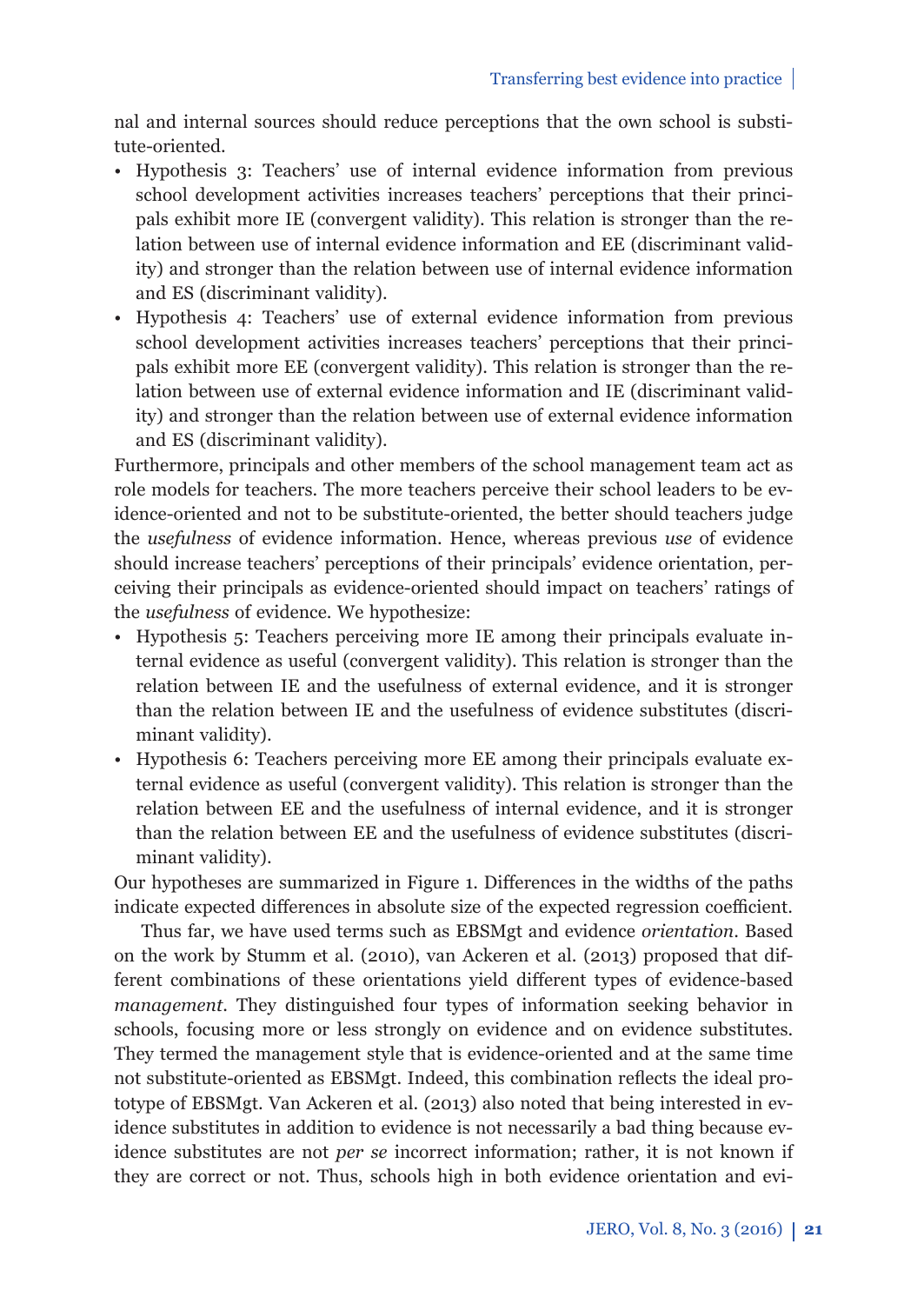#### Figure 1: Research model and hypotheses



dence substitute orientation are schools that are open to any kind of information that could be used for school development purposes. Such a type of school management was termed *volatile school management.* The opposite style was termed *sclerotic school management*. Sclerotic school management rarely uses any information, be it evidence or evidence substitute-information. Such schools might have little interest in any sort of information that might be useful for school management, or they might be schools that indeed engage in few school development activities. Finally, the management style of schools that make use of evidence substitutes, but fail to consider evidence, was labeled *evidence-averted school management*. Although this style may seem to be irrational at first glance, it may be the result of few available resources, high daily demands, convenience, etc.

In our paper, we aim at determining the types of school management represented in our sample. Above and beyond the work by van Ackeren et al. (2013), we are firstly interested in considering all factors or dimensions that represent EBSMgt in our sample. Secondly, we also aim at a simultaneous consideration of teachers' and principals' perceptions. Thirdly, we do not want to set arbitrary cut-off values for low vs. high evidence orientation but prefer to make an empirically based distinction (i.e., using a median split). This led to Research Question 1: How frequent are different types of EBSMgt.

### **2. Method**

### **2.1 Sample**

We collected data in  $N = 168$  German schools located in the state of Rhineland-Palatinate. Study participants were German school principals and teachers from different school types. We limited the sample to the major school types in the state, which represented 92.3 % of all schools. We approached all schools by sending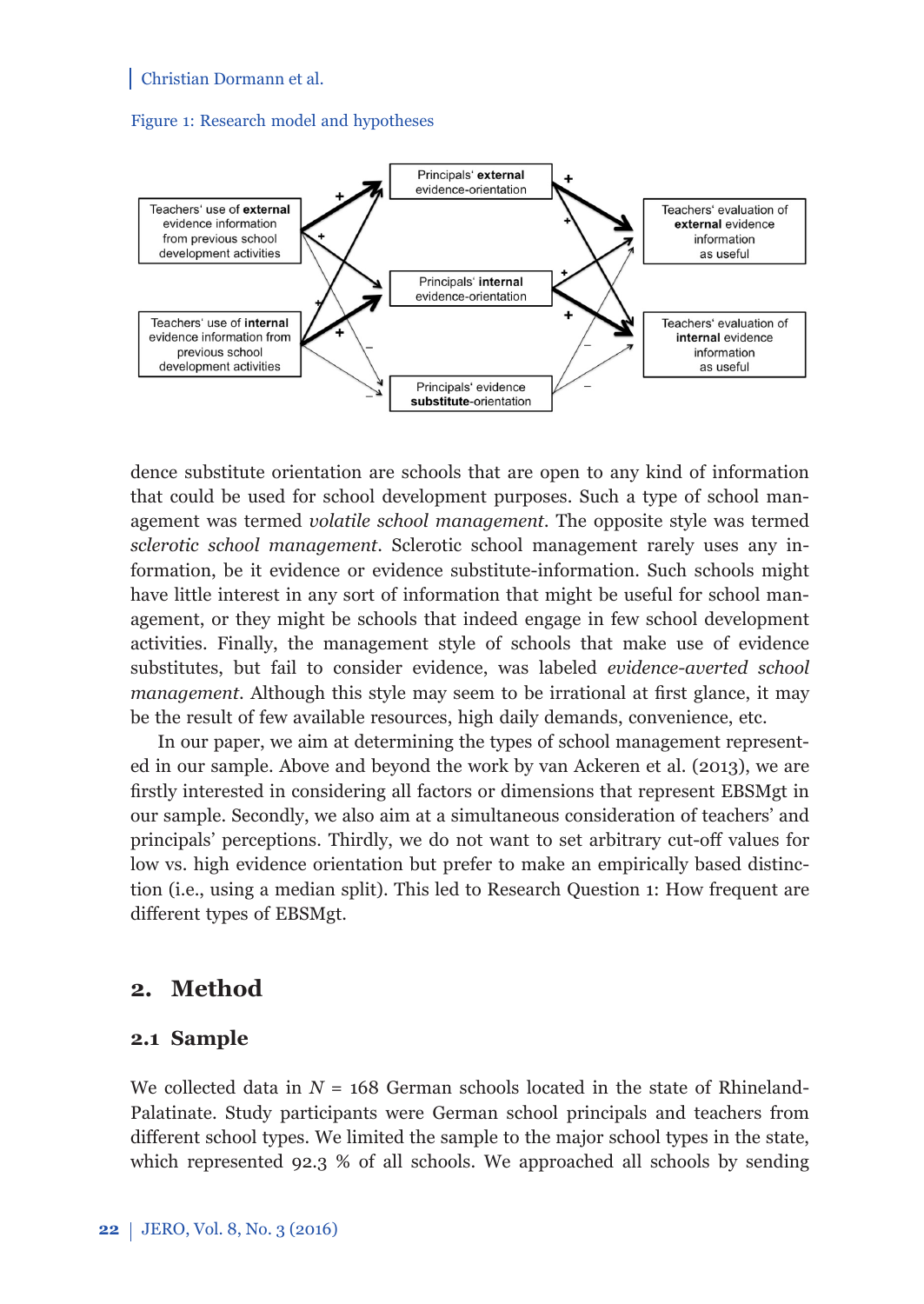study information and directly speaking to principals. At the school level, 18.3 % participating schools were primary schools (out of 56.4 % at the state level), 23.5 % were schools for students with special needs (out of 8.3 %), 17.6 % were junior high schools (out of 9.5 %), 12.4 % were high schools (out of 8.8 %), 7.2 % were integrated schools (out of 3.1 %), and 20.9 % were vocational schools (out of 6.1 %).

Within the participating schools, the overall response rate was 41 %. Principals and their deputies showed a higher response rate (57 %) than teachers (40 %). Sample sizes differed, however, among different types of analyses. The items used to measure EBSMgt (see below) were applied in all questionnaires. For analyses involving only EBSMgt-items, up to  $N = 2,573$  teachers and up to  $N = 296$  school principals provided data. For further validation analyses, sample size was smaller because some items were only applied in a randomly selected subsample involving about 50 % of participants.

In the overall sample, most participants worked at primary schools (*Grundschulen*, 27.9 %) and vocational schools (*Berufsschulen*, 24.3 %), followed by junior high schools (*Realschulen* & *Realschulen Plus*, 15.3 %), high schools (*Gymnasien*, 13.4 %), schools for students with special needs (*F*ö*rderschulen*, 11.1 %), and integrated schools (*Gesamtschulen*, 5.8 %). Among the participating teachers, 61.9 % were female. Among principals and their deputies, 39.5 % were female. Average age was 44.28 years (*SD* = 10.45) for teachers and 51.77 (*SD* = 8.01) for principals and deputies. Teachers worked at the current school for an average of 12 years (*SD* = 10). Principals worked at their current school for an average of 13 years  $(SD = 9)$  and were employed as deputy or principal for an average of 9 years  $(SD = 5)$ .

### **2.2 Measures**

### **2.2.1 Items to assess EBSMgt**

Items used to assess EBSMgt were adopted from Stumm et al. (2010). The wording of all items answered by teachers is shown in the Results section in Table 1. For principals and their deputies, words such as "we" or "in our school" were replaced by "I". Responses were made on a scale from 1 (*I do not agree at all*) to 5 (*I totally agree*). Psychometric properties are provided after the principal component analyses in the Results section.

### **2.2.2 Variables used for validation of EBSMgt (nomological network)**

*Used evidence:* We proposed that teachers who previously used evidence to improve their own work have higher perceptions of the level of evidence orientation in their schools. In particular, we were interested in two external sources: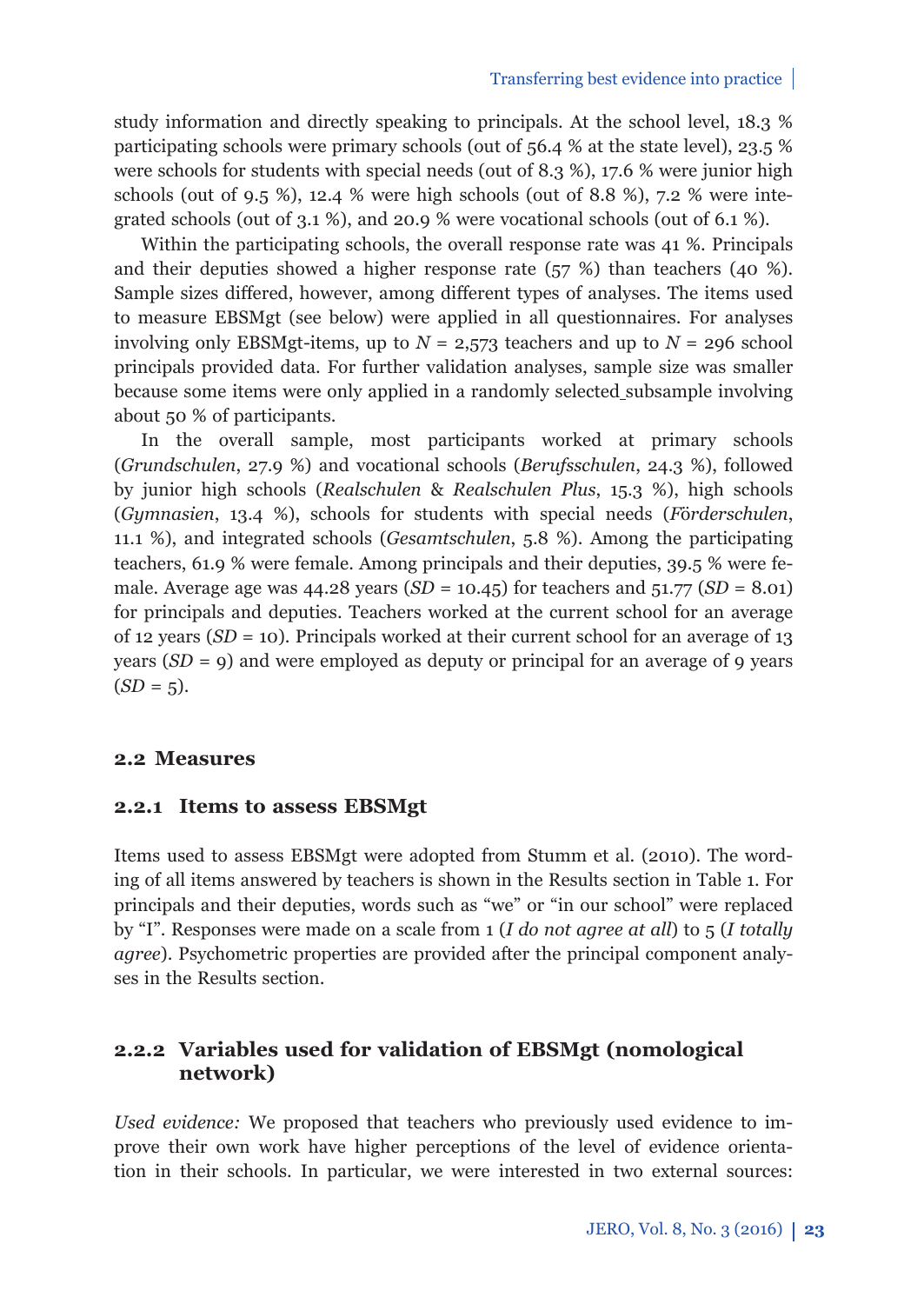Nationwide learning assessments (*used external assessments*) and school inspections and external evaluations (*used external inspections*); two other were internal sources: School-level parallel exams within grades (*used internal exams*) and students' feedback on lessons (*used internal feedback*). We did not include variables that addressed previous use of information from substitute-like school-development activities because we felt this could not be properly done in a questionnaire. The verbatim wording in the questionnaire for teachers was "Have the following procedures/tools been available or have they been used?" Responses required marking of either *no* (o) or *yes* (5). For used external assessments, ICC1 = .27, for used external inspections,  $ICC1 = .50$ , for used internal exams,  $ICC1 = .37$ , and for used internal feedback, ICC1 = .22.

*Evidence usefulness:* We proposed that teachers having higher perceptions of the level of evidence orientation in their schools regard information from preceding school development projects as more useful. As before, we were interested in teachers' usefulness ratings of two external sources: nationwide learning assessments (*external assessments usefulness*) and school inspections and external evaluations (*external inspections usefulness*); again, two other were internal sources: school-level parallel exams within grades (*internal exams usefulness*) and students' feedback on lessons (*internal feedback usefulness*). The verbatim wording in the questionnaire for teachers was "How do you rate the in general the usefulness of the following procedures/tools for working at a school?" Responses were made on a 5-point scale ranging from 1 (*not useful at all*) to 5 (*very useful*). For usefulness of external assessments,  $ICC1 = .07$ , for usefulness of external inspections, ICC1 = .12, for usefulness of internal exams, ICC1 = .15, and for usefulness of internal feedback,  $ICC1 = .02$ .

### **3. Results**

To establish the factorial structure of evidence orientation in schools, in a first step we analyzed the principal components of the data obtained from teachers. One item had around 7 % missing values (166) and we decided to exclude it from further analyses (ES10: "In our school, guest observations in other schools with similar problems are regarded as more valuable than further professional education."). The scree plot showed a clear bend between the 3rd and the 4th principal component, so we decided to limit the extraction to three factors. The factor solution for the teacher data  $(N = 2,021)$  is shown in Table 1.

Analyzing the data obtained from school principals, a first principal component analysis yielded five factors with eigenvalues  $> 1.0$ . There was not a clear bend in the scree plot, but the eigenvalue of the third factor (1.84) was clearly higher than from the fourth factor (1.39). Furthermore, since a three factor solution promised the best comparison between teachers and principals, we decided to extract three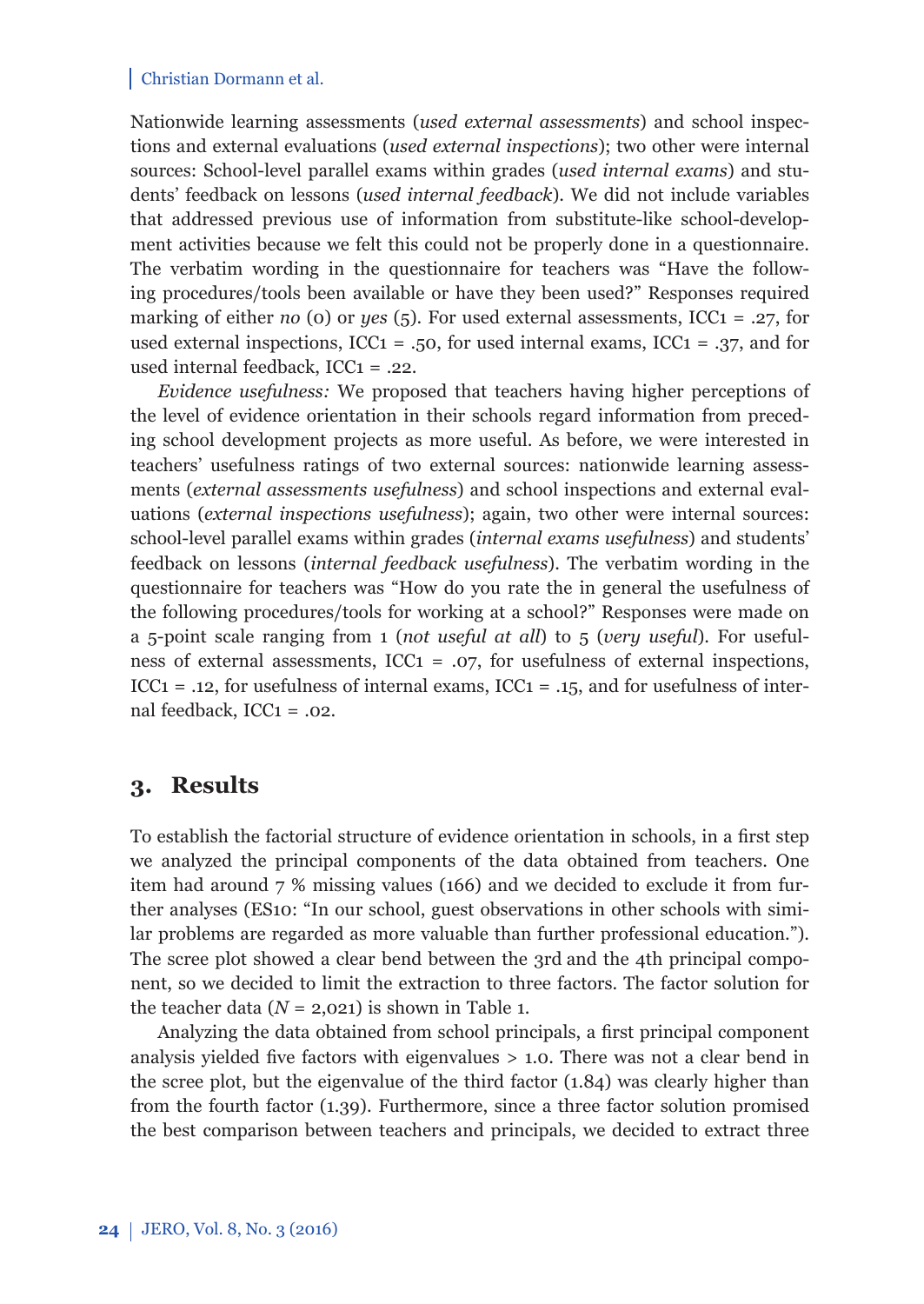factors. The results of the exploratory factor analysis for the school principal data  $(N = 262)$  is also shown in Table 1.

The factor solutions for teachers and principals were quite similar. Remember that the items answered by teachers referred to how decisions are made by their principals (or "in our school"), whereas the items answered by the principals referred to themselves ("me" or "I").

The first factor was marked by items referring to the creation, use, and critical evaluation of *internal evidence*. There were three small differences for the pattern of loadings between teachers and principals. Item EOH1 (The principal's personal beliefs are the foundation of the decision) had similar loadings on the first and the second factor for teachers. For principals, these items loaded mainly on the second factor. Since the fit in terms of content is closer to the remaining items of the second factor (to be discussed below), we decided to exclude EOH1 from the subsequently computed scale based on the first factor. The third item, EOH14, had a single loading above .40 only for teachers but not for principals. Furthermore, for teachers this item had a cross-loading on the second factor and it had the lowest loading of the remaining items marking on the first factor. Finally, the content of this item was not as clear as were the remaining ones. Therefore, EOH14 was also excluded from computation of the final scale, which was labeled *internal evidence orientation* (IE), and which comprised items EOH11, EOH15, EOH18, EOH27, EOH29, ES5, and ES6.

The second factor was again comparable for teachers and principals and described the reliance on *evidence substitutes*. The items loading on this component reflect instinct and gut feeling. For teachers, items ES3, EOH1, and EOH14 had cross-loadings on the first factor. Item EOH14 (doing what other schools do) did not have a major loading on this factor for principals and was thus discarded. Although item ES3 (decisions are based on personal experiences) had a cross-loading on the first factor for teachers. It matches the content of this factor and was thus retained. It is interesting to note that three items referred to personal experiences, of which one marked the factor IE (EOH11: "When it comes to important decisions, figures based on experience are of great relevance in our school.") and the other two loaded on ES (ES3: "The majority of decisions made in our school are based on personal experiences." & ES11: "Based on broad experience, in our school correct decisions are made intuitively."). A possible explanation is that ES3 and ES11 regard experience more as the unquestioned mode of any kind of decision-making, which reflects what Salas, Rosen, and DiazGranados (2010) termed *immature intuition*. On the other hand, in EOH11 experience reflects perhaps more a kind of *expertise-based intuition* (Salas et al., 2010) that comes into play when very important decisions are made. Item EOH1 (decisions are based on personal beliefs of the principal) was similar to ES3, and since it also had a strong loading on this factor for principals we decided to keep ES3 for the subsequently computed second scale. Thus, finally, we used items ES3, ES4, ES8, ES9, ES11, and EOH1 to subsequently compute the second scale, which was labeled *evidence substitute orientation* (ES).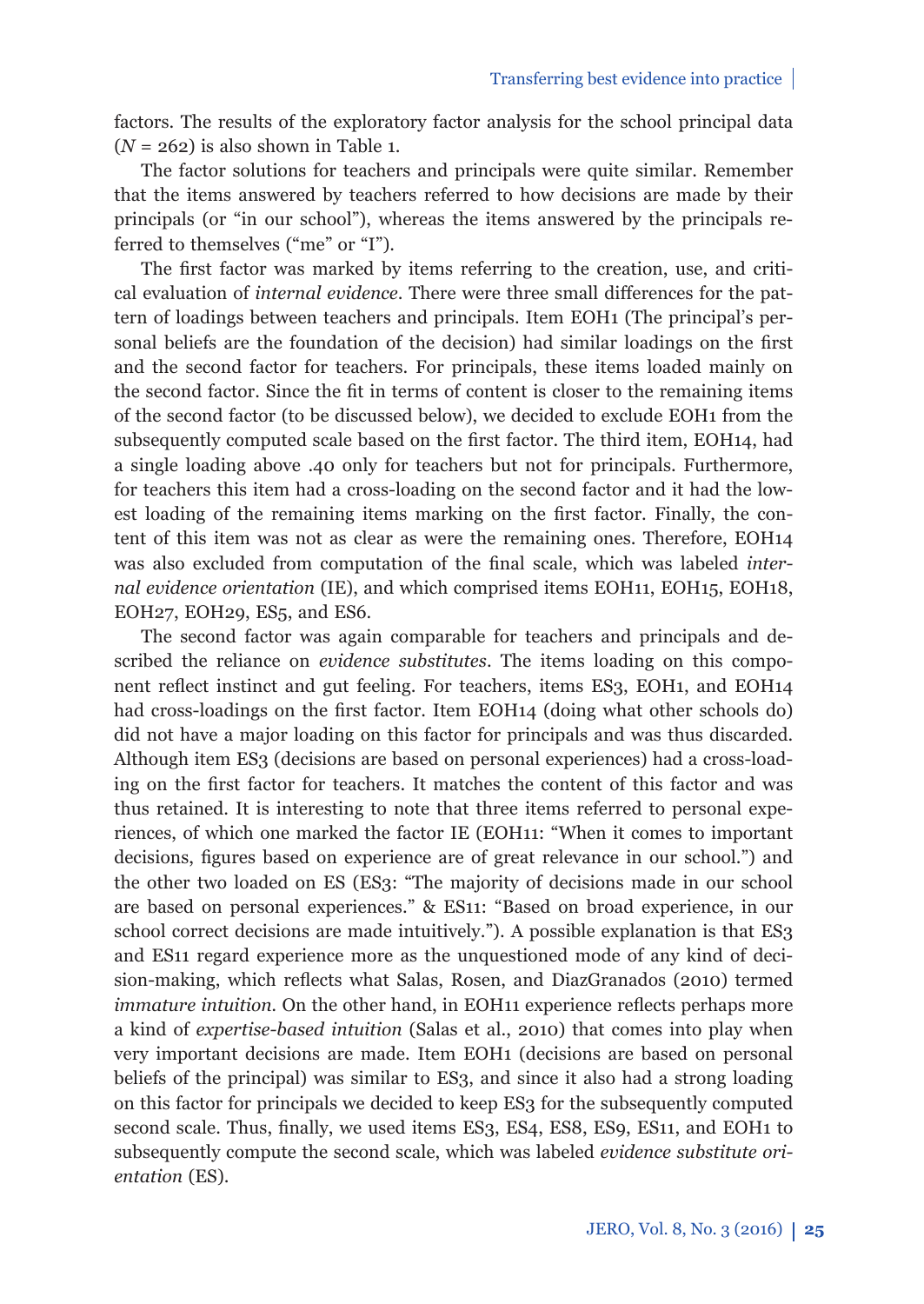|                   |                                                                                                                                                   |                | <b>Teachers</b> |            |                | Principals     |                |
|-------------------|---------------------------------------------------------------------------------------------------------------------------------------------------|----------------|-----------------|------------|----------------|----------------|----------------|
| Label             | Content                                                                                                                                           | F <sub>1</sub> | F <sub>2</sub>  | F3         | F <sub>1</sub> | F <sub>2</sub> | F <sub>3</sub> |
| EOH <sub>2</sub>  | Before important innovations are introduced, we<br>explicitly search for verified (e.g., scientific) evidence<br>of their efficacy in our school. |                |                 | .63        |                |                | .63            |
| EOH <sub>6</sub>  | Our school principals have direct contact to research-<br>ers to improve the quality of their decisions.                                          |                |                 | .78        |                |                | .80            |
| EOH <sub>10</sub> | When it comes to important decisions the expertise<br>of consultants is requested in our school.                                                  |                |                 | .72        |                |                | .65            |
| EOH11             | When it comes to important decisions, figures based<br>on experience are of great relevance in our school.                                        | .68            |                 |            | .52            |                |                |
| EOH15             | By recognizing inconvenient truths and facts we can<br>learn a lot about errors and their prevention.                                             | .46            |                 |            | .51            |                |                |
| EOH18             | Before our school implements new methods and<br>rules, we analyze their efficacy.                                                                 | .61            |                 |            | -54            |                |                |
| EOH <sub>27</sub> | In our school information is retrieved from various<br>sources before processes are re-designed.                                                  | $\cdot 57$     |                 |            | .51            |                |                |
| EOH <sub>29</sub> | Before adopting procedures from other schools, we<br>analyze if our framework conditions are similar.                                             | .72            |                 |            | .68            |                |                |
| EOH30             | In our school, innovations are proved by scientific<br>studies.                                                                                   |                |                 | .74        |                |                | .69            |
| EOH <sub>31</sub> | Our school conducts development projects and re-<br>search projects together with university students and<br>doctoral students.                   |                |                 | $\cdot 57$ |                |                | .69            |
| ES <sub>5</sub>   | Before adopting procedures from other schools, we<br>ask ourselves why it was successful there.                                                   | .66            |                 |            | .69            |                |                |
| ES6               | Before we introduce new methods, we try to imagine<br>possible shortcomings, even if we favor the idea.                                           | .76            |                 |            | .67            |                |                |
| ES <sub>3</sub>   | The majority of decisions made in our school are<br>based on personal experiences.                                                                | $-45$          | $-57$           |            |                | $-55$          |                |
| ES <sub>4</sub>   | In our school we trust the gut feeling when it comes<br>to important decisions.                                                                   |                | .69             |            |                | .60            |                |
| ES8               | The statement 'We always did it this way' is the basis<br>for many decisions in our school.                                                       |                | .51             |            |                | $-43$          |                |
| <b>ES9</b>        | In our school the content of advanced training fre-<br>quently is less important than exchanging experi-<br>ences with colleagues.                |                | .50             |            |                | .51            |                |
| <b>ES11</b>       | Based on broad experiences, in our school correct<br>decisions are made intuitively.                                                              |                | .47             |            |                | .74            |                |
| EOH <sub>1</sub>  | Decisions are based on the personal beliefs of our<br>school principals.                                                                          | $-.48$         | .47             |            |                | .65            |                |
| EOH14             | Decisions in our school are made based on what is<br>done in other schools.                                                                       | $-45$          | .42             |            |                |                |                |

#### Table 1: Factor solution of oblique principal component analysis of teacher data  $(N = 2,021)$  and principal data  $(N = 262)$

*Note.* Loadings < .40 in absolute value are not shown for the ease of interpretation. The matrix of full loadings is available from the first author. Loadings printed in bold face indicate the final assignment of items to scales (see text for further explanation).

<sup>a</sup> This item was finally excluded from the computation of scales.

The third factor, which comprised items referring to the use of external evidence (EOH2, EOH6, EOH10, EOH30, and EOH31), was again comparable for teachers and principals. The content of these items refers to evidence created outside the or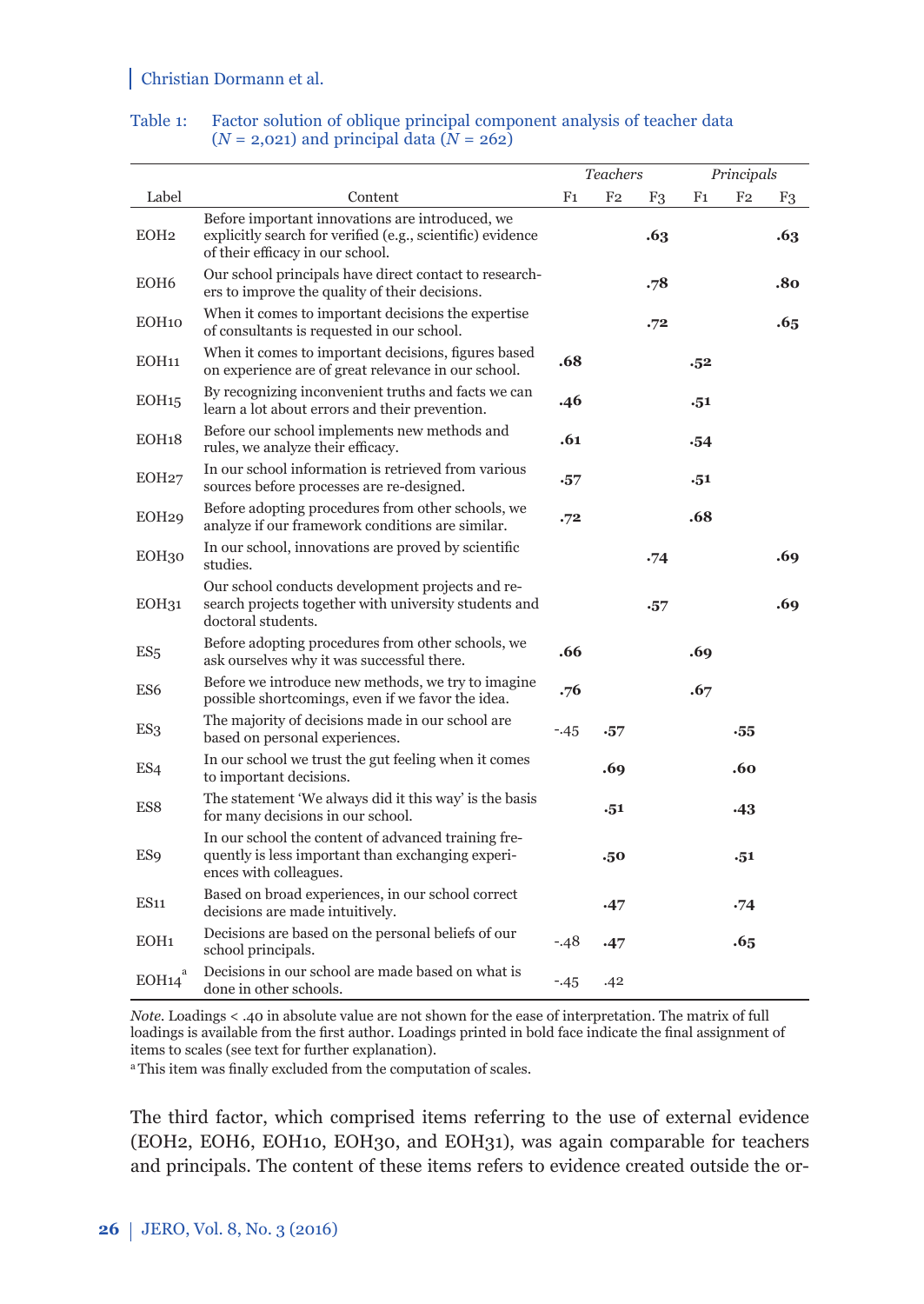ganization and made available, for example, by exchange and cooperative research projects with researchers and consultants. We subsequently computed a scale labelled *external evidence orientation* (EE), which comprised items EOH2, EOH6, EOH10, EOH30, and EOH31.

In the next step, we analyzed the reliability of the three scales for teachers. Alpha for the scale IE was .87 (ICC1 = .09), alpha for EE was .82 (ICC1 = .12), and alpha for ES was  $.57$  (ICC1 =  $.05$ ).

The reliabilities and ICCs of the three scales for principals were as follows: Alpha for IE was .74 (ICC1 = .00), alpha for EE was .73 (ICC1 = .20), and alpha for ES was  $.64$  (ICC<sub>1</sub> =  $.04$ ).

To summarize the results obtained thus far, we have found clear evidence for the proposed three-factorial structure of EBSMgt among teachers, which confirms Hypothesis 1. The number of factors for principals was not as clear, however, the three-factorial structure obtained was very close to the structure obtained using teachers' ratings. Thus, Hypothesis 2 was at least partially supported.

In the next step, we computed the descriptive statistics (means, standard deviations, and correlations) of the new scales measuring the orientation towards IE, EE, and ES in the management of the schools from the principals' and the teachers' perspectives. First, we determined the correlations based on *individual* perceptions, which yielded the correlations among the three scales for teachers and among the three scales for principals, respectively. These are shown in the top panel of Table 2. Then we *aggregated* teachers' and principals' data at the school level and computed the correlations based on aggregated data. This yielded the correlations among the three scales for teachers and principals. They are shown in the bottom panel of Table 2.

At the individual level the correlations between the IE and EE on the one hand and ES on the other hand were negative as expected. Among teachers, the three correlations were higher in absolute value than among principals. Again, correlations between IE and EE on the one hand and ES on the other hand were negative.

For school level data, a similar pattern of correlations within principals and within teachers was observed. The correlations between IE and EE on the one hand and ES on the other hand were again negative as expected. In general, the correlations among the principals' variables, which ranged from  $r = .09$  to  $r = .35$ in absolute value, were generally lower than the correlations among the teachers' variables, which ranged from  $r = .31$  to  $r = .60$  in absolute value. Nevertheless, correlations were not extraordinarily high so that treating the scales as separate constructs is well-justified.

The convergent validities, that is, the pairwise correlations of the three principals' scales with the three teachers' scales were positive as expected. For IE, however, correlations between aggregated teachers' and principals' scores were not significant. Noteworthy, principals' self-reported use of EE was negatively  $(r = -.16,$ *p* < .05) correlated with teachers' reports of their principals' ES.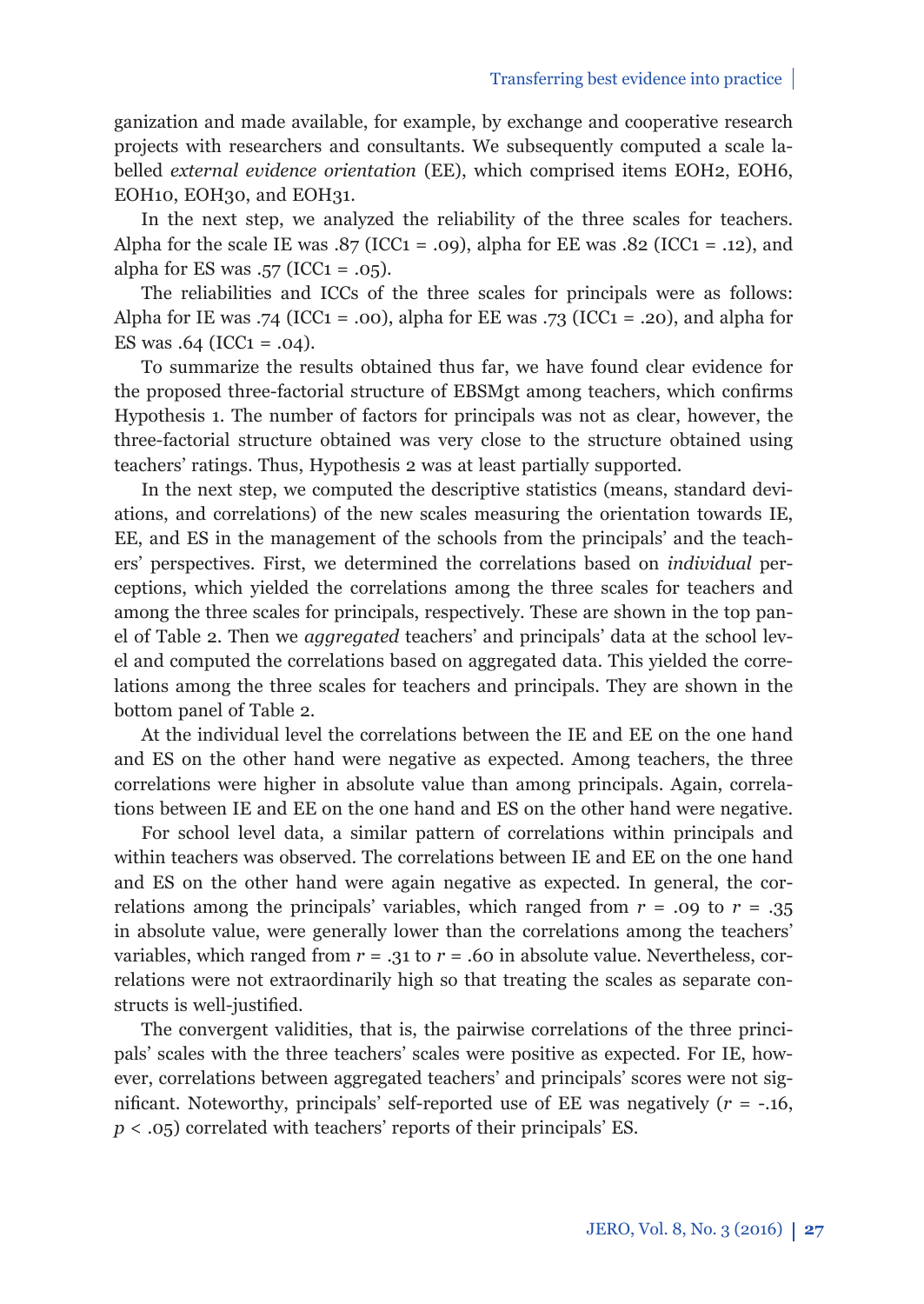| No.            | Scale                      | М    | SD    | $\mathbf{1}$ | $\overline{2}$ | 3      | 4                              | 5         | 6 |
|----------------|----------------------------|------|-------|--------------|----------------|--------|--------------------------------|-----------|---|
|                |                            |      |       |              |                |        | <i>individual level</i>        |           |   |
| 1              | internal evidence (P)      | 4.15 | .47   |              |                |        |                                |           |   |
| $\overline{2}$ | external evidence (P)      | 2.95 | .69   | $.37***$     |                |        |                                |           |   |
| 3              | substitute orientation (P) | 2.89 | .48   | $-.10^{+}$   | $-.17***$      |        |                                |           |   |
| 4              | internal evidence (T)      | 3.44 | .72   |              |                |        |                                |           |   |
| 5              | external evidence (T)      | 2.60 | .78   |              |                |        | $.61***$                       |           |   |
| 6              | substitute orientation (T) | 2.86 | .53   |              |                |        | $-.27***$                      | $-33**$   |   |
|                |                            |      |       |              |                |        | school level (aggregated data) |           |   |
| $\mathbf{1}$   | internal evidence (P)      | 4.13 | $-35$ |              |                |        |                                |           |   |
| $\overline{2}$ | external evidence (P)      | 2.94 | .55   | $-35***$     |                |        |                                |           |   |
| 3              | substitute orientation (P) | 2.89 | .36   | $-.09$       | $-.19*$        |        |                                |           |   |
| 4              | internal evidence (T)      | 3.52 | .32   | .06          | $-.03$         | $-.03$ |                                |           |   |
| 5              | external evidence (T)      | 2.86 | .40   | $-.02$       | $.19*$         | $-.10$ | $.60**$                        |           |   |
| 6              | substitute orientation (T) | 2.64 | .25   | $-.10$       | $-.16+$        | $.17*$ | $-.32***$                      | $-.31***$ |   |

Table 2: Means, standard deviations, and correlations of main study variables

*Note.*  $N = 291 - 292$  for principals in the top panel.  $N = 2,450 - 2,483$  for teachers in the top panel.  $N = 148 - 12$ 154 for schools in the bottom panel.

\*\*  $p < .01$ , \*  $p < .05$ ,  $\frac{+}{2}p < .10$ .

The reliabilities and the pattern of correlations provided further partial support for Hypotheses 1 and 2. The ICCs were not always as high as desirable – we will discuss this in the Discussion section.

According to Hypothesis 3 and Hypothesis 4, previous use of information that emerged from evidence-oriented measures such as school assessments should increase teachers' perceptions of their principal's evidence orientation and decrease their perceptions of principal's substitute orientation. Furthermore, principals' act as role models, and Hypothesis 5 and Hypothesis 6 proposed that teachers who perceive their principals to be evidence-oriented and not to be substitute-oriented would regard evidence more positive than teachers whose principals are less evidence-oriented and more substitute-oriented. To test these hypotheses, we used the ratings provided by teachers and analyzed them at the individual level. The correlations among the three EBSMgt scales, *used evidence,* and *evidence usefulness* are shown in Table 3. All correlations were positive and mostly significant except those correlations involving evidence-substitution, which were negative and one half of them significant.

To simultaneously test Hypothesis 3 to Hypothesis 6, we further analyzed a two-level multiple mediation model using structural equations. We used MPLUS and simultaneously considered within and between school relations (cf. Zhang, Zyphur, & Preacher, 2009). To estimate the relations within schools, variables were centered at the respective school mean (group mean centering); to estimate relations between schools, grand mean centering was used. Previous use of evidence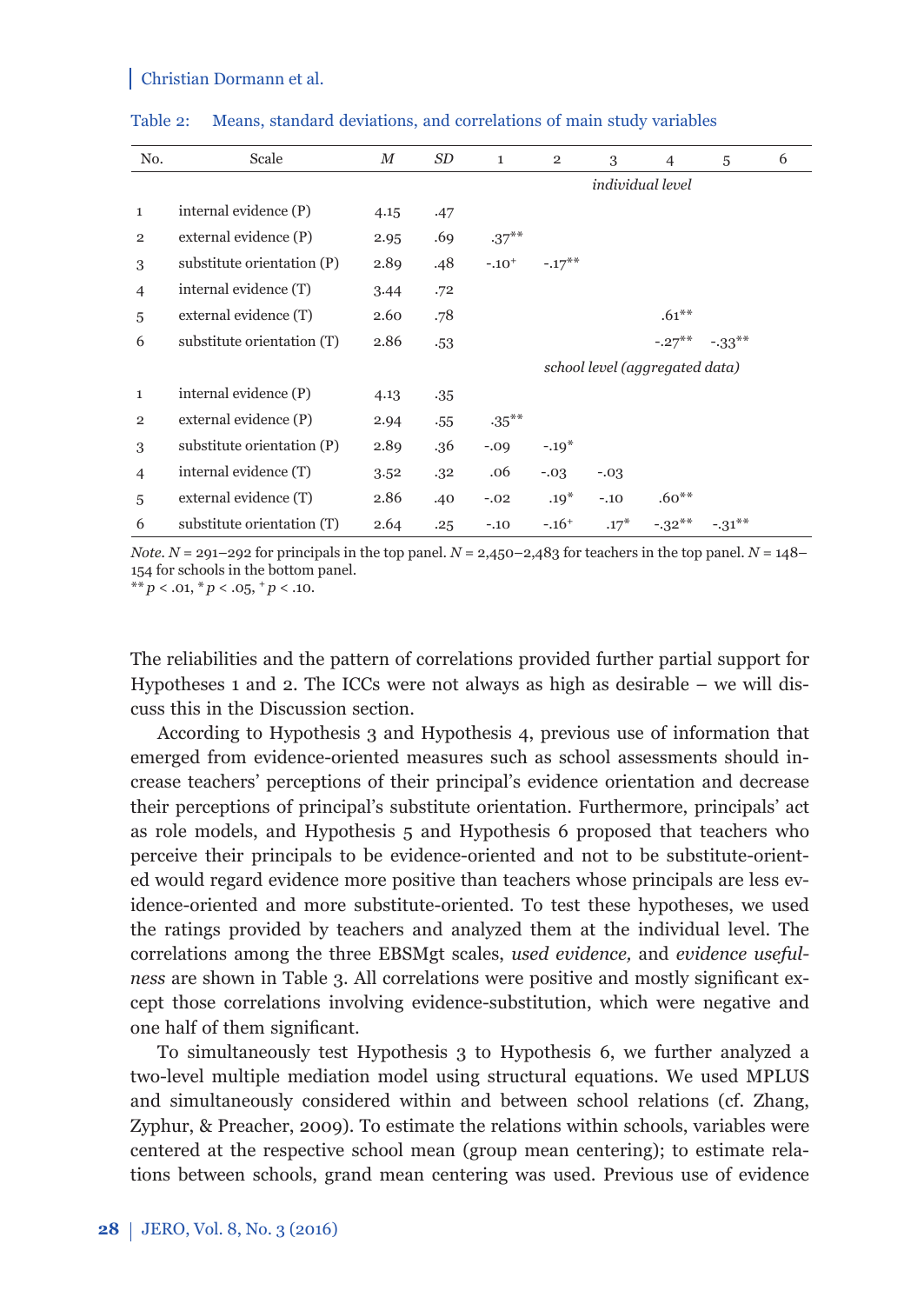| N <sub>0</sub> | Scale                          | $\boldsymbol{M}$ | SD        | $\mathbf{1}$           | 3                                                        | $\overline{2}$             | $\overline{4}$ | 5       | 6      | 7                       | 8                               | 9                                                                              | 10 |
|----------------|--------------------------------|------------------|-----------|------------------------|----------------------------------------------------------|----------------------------|----------------|---------|--------|-------------------------|---------------------------------|--------------------------------------------------------------------------------|----|
| 1              | used ext. assess-<br>ments     |                  | 1.98 1.05 |                        |                                                          |                            |                |         |        |                         |                                 |                                                                                |    |
| $\overline{2}$ | used ext. inspection           |                  |           | $2.89$ 1.37 $20***$    |                                                          |                            |                |         |        |                         |                                 |                                                                                |    |
| 3              | used int. exams                | 2.77             |           | $1.36$ $43***$ $15***$ |                                                          |                            |                |         |        |                         |                                 |                                                                                |    |
| $\overline{4}$ | used int. feedback             | 3.53             |           |                        | $1.15 \quad 14*** \quad 13*** \quad 12***$               |                            |                |         |        |                         |                                 |                                                                                |    |
| 5              | ext. assessments<br>usefulness |                  |           | 2.94 1.21 $27***$ 08*  |                                                          | $07*$                      | 02             |         |        |                         |                                 |                                                                                |    |
| 6              | ext. inspection<br>usefulness  | 2.42             |           |                        | 1.19 $22***$ $23***$                                     | 05                         | 06             | $39***$ |        |                         |                                 |                                                                                |    |
| 7              | int. exams useful-<br>ness     | 3.79             |           |                        | $1.15$ $22***$ $09***$ $50**$ $07*$                      |                            |                | $42***$ | $21**$ |                         |                                 |                                                                                |    |
| 8              | int. feedback use-<br>fulness  | 4.14             | .88       | 05                     |                                                          | $08^*$ $08^{**}$ $54^{**}$ |                | 06      |        | $12^{**}$ $15^{**}$     |                                 |                                                                                |    |
| 9              | int. evidence orien-<br>tation | 3.44             |           |                        | .69 $14^{**}$ 06 <sup>*</sup> $17^{**}$ $15^{**}$ $11^*$ |                            |                |         |        | $21***$ $24***$ $16***$ |                                 |                                                                                |    |
| 10             | ext. evidence orien-<br>tation | 2.62             |           | $.76 \t19***$          | 04                                                       | $14***$ $13***$            |                | $07^*$  |        |                         | $26***$ $15***$ $09***$ $61***$ |                                                                                |    |
| 11             | substitute orienta-<br>tion    | 2.85             |           | $-53 - 06$             |                                                          |                            |                |         |        |                         |                                 | $-04$ $-10^{**}$ $-05$ $-03$ $-17^{**}$ $-12^{**}$ $-04$ $-32^{**}$ $-38^{**}$ |    |

Table 3: Means, standard deviations, and correlations of teachers' EBM-scales, previous use of evidence, and perceived usefulness of evidence (individual level, teacher data)

*Notes.* Listwise  $N = 974$  teachers. Decimals in the correlation table were omitted.

\*\*  $p < .01,$  \*  $p < .05$ .

information served as the independent variable, teachers' perceptions of their principals' IE, EE, and ES as mediators, and perceived usefulness of evidence information as the dependent variable.

First, we report results obtained from the *within-schools* sub model. Table 4 shows the results from multiple mediation analysis. The grey-shaded cells of Table 4 display the convergent validities. Convergent validity was established for both scales measuring the use of internal evidence, which impacted significantly on IE but failed to significantly impact on EE and ES. Thus, Hypothesis 3 was clearly supported. For the use of external evidence results were mixed. With respect to external inspections, that pattern of coefficients was as expected, albeit the difference between EE and IE was small. However, concerning the use of external assessments, results did not confirm expectations. Thus, overall, Hypothesis 4 was only partially supported.

Hypothesis 5 stated that teachers perceiving their principals as more internally evidence-oriented evaluate internal evidence as useful. This relation should be stronger than the relation between IE and the usefulness of external evidence, and it should also be stronger than the relation between IE and the usefulness of evidence substitutes. Hypothesis 5 was partly supported. The effect of IE on the use-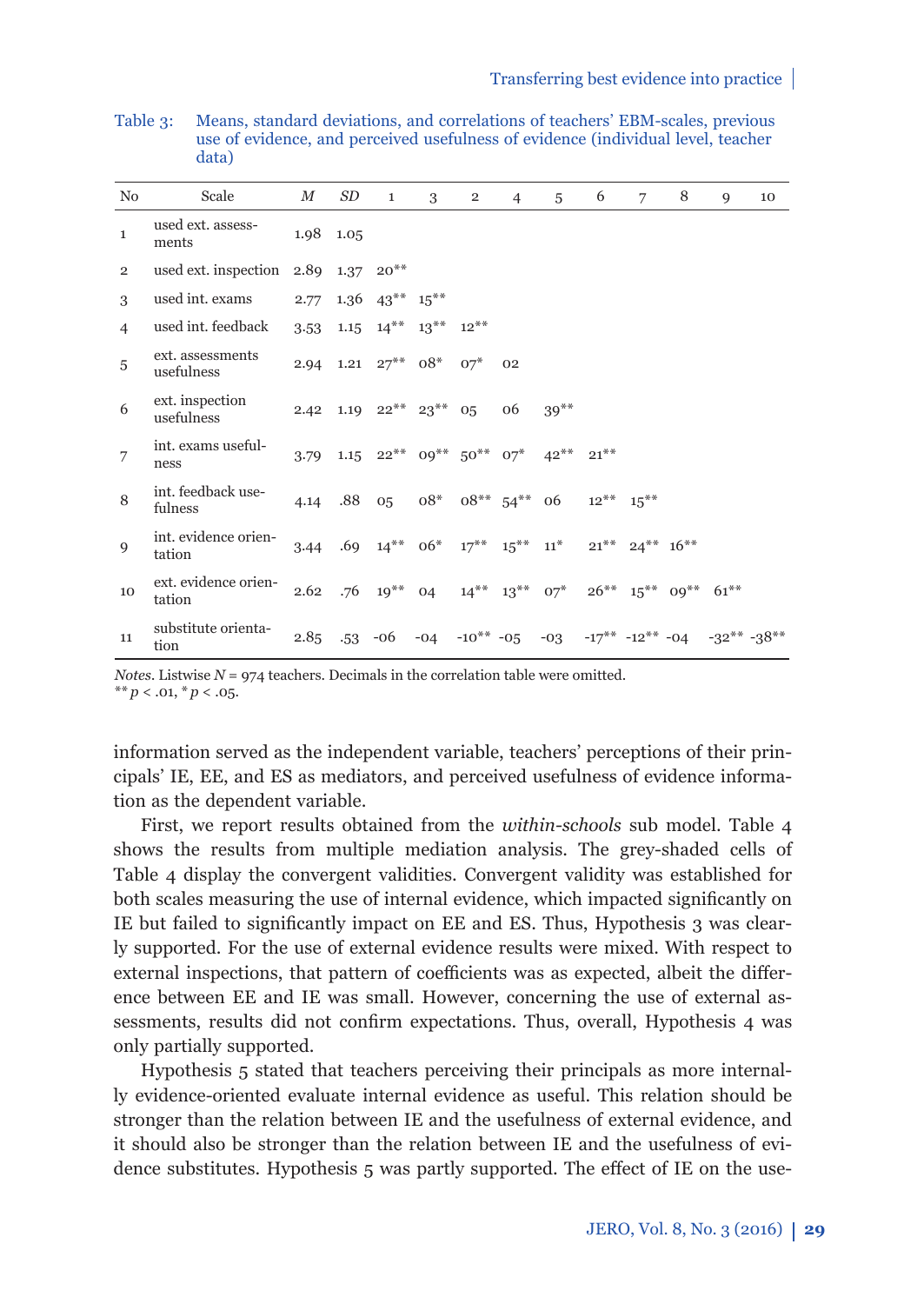|                                         |                                               |                                               | unstandardized coefficients (SE) t-value        | Outcomes                                         |                                         |                                                 |                                                 |
|-----------------------------------------|-----------------------------------------------|-----------------------------------------------|-------------------------------------------------|--------------------------------------------------|-----------------------------------------|-------------------------------------------------|-------------------------------------------------|
| Sources                                 | internal<br>evidence<br>orienta-<br>tion (IE) | external<br>evidence<br>orienta-<br>tion (EE) | evidence<br>substitute<br>orienta-<br>tion (ES) | useful-<br>ness<br>internal<br>parallel<br>exams | useful-<br>ness<br>internal<br>feedback | useful-<br>ness<br>external<br>assess-<br>ments | useful-<br>ness<br>external<br>inspec-<br>tions |
|                                         |                                               |                                               |                                                 | within schools                                   |                                         |                                                 |                                                 |
| used internal parallel exams            | .38(.07)<br>$5.76***$                         | $.02\,(.06)$<br>.31                           | $-.07(.06)$<br>$-1.08$                          |                                                  |                                         |                                                 |                                                 |
| used internal feedback                  | .30 (.05)<br>$5.63***$                        | $-.01(.05)$<br>$-.32$                         | .05(.05)<br>1.06                                |                                                  |                                         |                                                 |                                                 |
| used external assessments               | .25(.07)<br>$3.80**$                          | .07(.07)<br>1.08                              | .12(.08)<br>1.47                                |                                                  |                                         |                                                 |                                                 |
| used external inspections               | .21(.06)<br>$3.27***$                         | .24(.06)<br>$4.28**$                          | $-.14(.07)$<br>$-2.12*$                         |                                                  |                                         |                                                 |                                                 |
| internal<br>evidence orientation (IE)   |                                               |                                               |                                                 | .05(.02)<br>$2.97***$                            | .08(.02)<br>$4.06**$                    | $-.01(.03)$<br>$-.26$                           | .09(.02)<br>$3.70***$                           |
| external<br>evidence orientation (EE)   |                                               |                                               |                                                 | .03(.02)<br>$2.04*$                              | .06(.02)<br>$2.84***$                   | .04(.03)<br>1.29                                | .12(.03)<br>$4.47***$                           |
| evidence<br>substitute orientation (ES) |                                               |                                               |                                                 | $-0.04(0.02) -0.00(0.02)$<br>$-2.62**$           | $-.12$                                  | .02(.02)<br>.59                                 | $-.06(.02)$<br>$3.10***$                        |
|                                         |                                               |                                               |                                                 | between schools                                  |                                         |                                                 |                                                 |
| used internal exams                     | .34(.24)<br>1.42                              | $-1.44$                                       | $-.34(.23) -.46(.33)$<br>$-1.42$                |                                                  |                                         |                                                 |                                                 |
| used internal feedback                  | .10(0.14)<br>.76                              | .03(.14)<br>.18                               | .01(.16)<br>.06                                 |                                                  |                                         |                                                 |                                                 |
| used external assessments               | $-.02(.22)$<br>$-.09$                         | $-.21(.24)$<br>$-.88$                         | $-.25(.24)$<br>$-1.01$                          |                                                  |                                         |                                                 |                                                 |
| used external inspections               | .23 (.56)<br>.90                              | .01(.31)<br>.04                               | $-.51(.29)$<br>1.77                             |                                                  |                                         |                                                 |                                                 |
| internal<br>evidence orientation (IE)   |                                               |                                               |                                                 | $-.01(.04)$<br>$-.16$                            | .16(.08)<br>$2.00*$                     | .12(.09)<br>1.34                                | 12. (0.06)<br>$2.09*$                           |
| external<br>evidence orientation (EE)   |                                               |                                               |                                                 | $-.01(.05)$<br>$-.09$                            | .14(.09)<br>1.52                        | .09(.10)<br>.82                                 | .15(.07)<br>$2.23*$                             |
| evidence<br>substitute orientation (ES) |                                               |                                               |                                                 | $-.03(.03)$<br>$-1.05$                           | .01(.05)<br>.22                         | .04(.06)<br>.67                                 | $-.08(.04)$<br>$-2.14*$                         |
|                                         |                                               |                                               |                                                 |                                                  |                                         |                                                 |                                                 |

#### Table 4: Within-school and between-school path coefficients in a two-level mediation model (Teacher Data)

 $*$  *k*  $p$  < .01,  $*$   $p$  < .05*.* 

fulness of both sorts of internal evidence was significant as expected. However, the effect on the usefulness of external inspections was stronger and significant, too. Similarly, Hypothesis 6 was partly supported, too. The effect of EE on the usefulness of external inspections was significant and the strongest of the four effects. However, the effect on the usefulness of external assessments failed to reach significance, whereas the effects on the usefulness of both sorts of internal information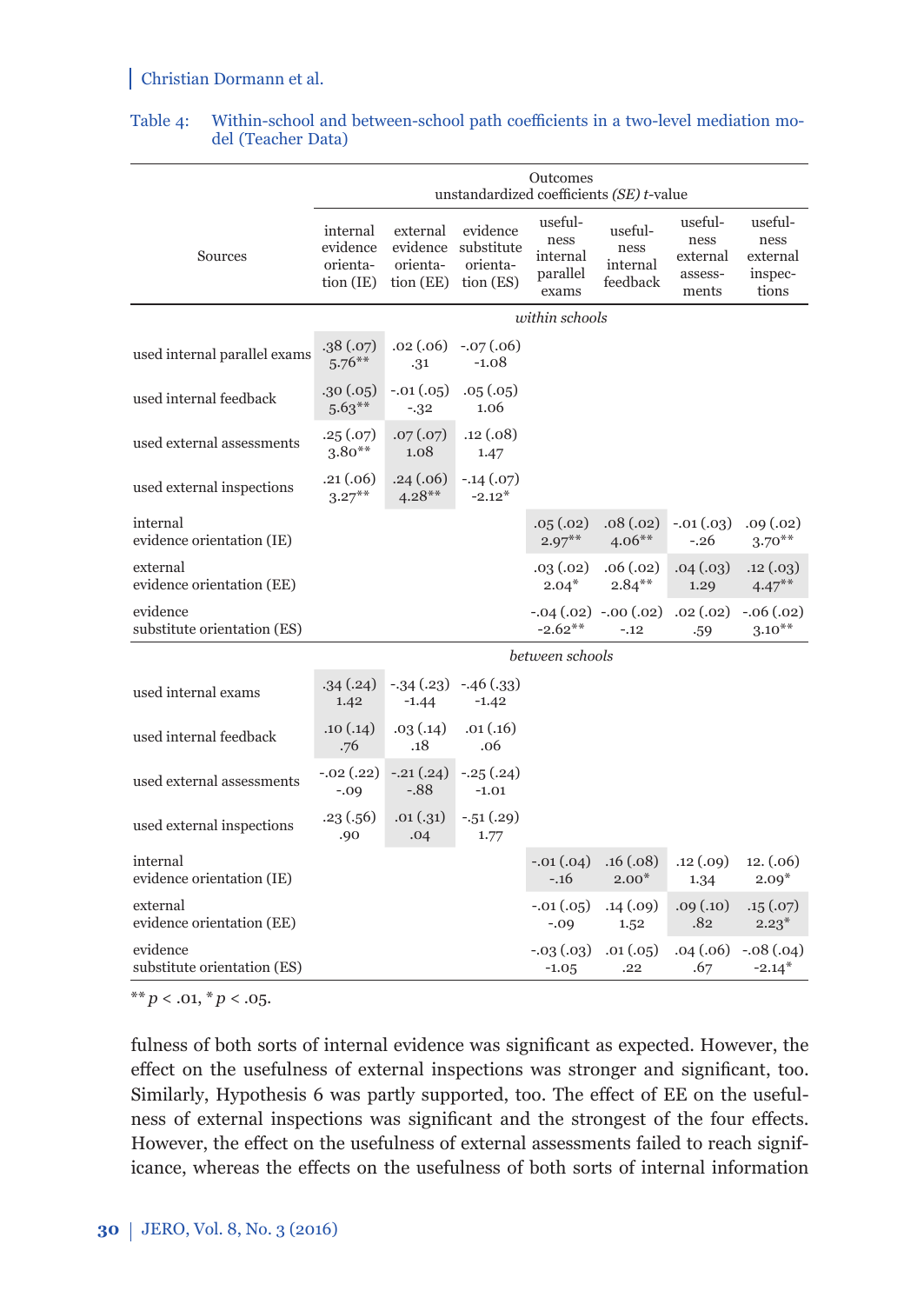were significant. We had no specific hypotheses regarding the effects of teachers perceiving their principals as evidence substitute-oriented. However, not unexpectedly, teachers perceiving their principals as evidence substitute-oriented regard external inspections and internal parallel exams as less useful.

The bottom part of Table 4 shows the results from the *between-schools* sub model. In brief, there was neither support for Hypothesis 3 nor for Hypothesis 4, and there was partial support for Hypothesis 5 and Hypothesis 6. Results also show that in schools where teachers perceive their principals as evidence substitute-oriented, external inspections are evaluated as less useful.

Finally, we addressed Research Question 1 to determine what types of school management exist and how frequent they are. We considered all three dimensions that we discovered before. To simultaneous consider teachers' and principals' perceptions, we firstly aggregated the data at the school level, and then we computed the mean of the aggregated teachers' and principals' scores. Then we determined the median school level for each of the three scales, and we used dichotomization to define if a school is either high or low in any of the three orientations.

|                   |       |             | low evidence substitute orientation  |             |
|-------------------|-------|-------------|--------------------------------------|-------------|
|                   |       |             | internal evidence orientation (IE)   |             |
|                   |       | low         | high                                 | total       |
|                   |       | 25          | 13                                   | 38          |
|                   | low   | $(31.60\%)$ | $(16.50\%)$                          | $(48.10\%)$ |
| external evidence |       | 15.92 %     | 8.28%                                | 24.20 %     |
| orientation (EE)  |       | 10          | 31                                   | 41          |
|                   | high  | $(12.70\%)$ | $(39.20\%)$                          | $(51.90\%)$ |
|                   |       | 6.37%       | 19.75 %                              | 26.12%      |
|                   |       | 35          | 44                                   | 79          |
|                   | total | $(44.30\%)$ | $(55.70\%)$                          | $(100\%)$   |
|                   |       | 22.29%      | 28.03%                               | 50.32%      |
|                   |       |             | high evidence substitute orientation |             |
|                   |       |             | internal evidence orientation (IE)   |             |
|                   |       | low         | high                                 | total       |
|                   |       | 29          | 17                                   | 46          |
|                   | low   | $(37.20\%)$ | $(21.80\%)$                          | $(59.00\%)$ |
| external evidence |       | 18.47%      | 10.83%                               | 29.30 %     |
| orientation (EE)  |       | 17          | 15                                   | 32          |
|                   | high  | $(21.80\%)$ | $(19.20\%)$                          | $(41.00\%)$ |
|                   |       | 10.83%      | 9.55%                                | 20.38%      |
|                   |       | 46          | 32                                   | 78          |
|                   | total | $(59.00\%)$ | $(41.00\%)$                          | $(100\%)$   |
|                   |       | 29.30%      | 20.38%                               | 49.68%      |

#### Table 5: Types of evidence-oriented and evidence substitute-oriented schools

*Note*. Percentages in parentheses indicate percentages within the respective panel (low vs. high substitute orientation), percentages in italic indicate overall percentages.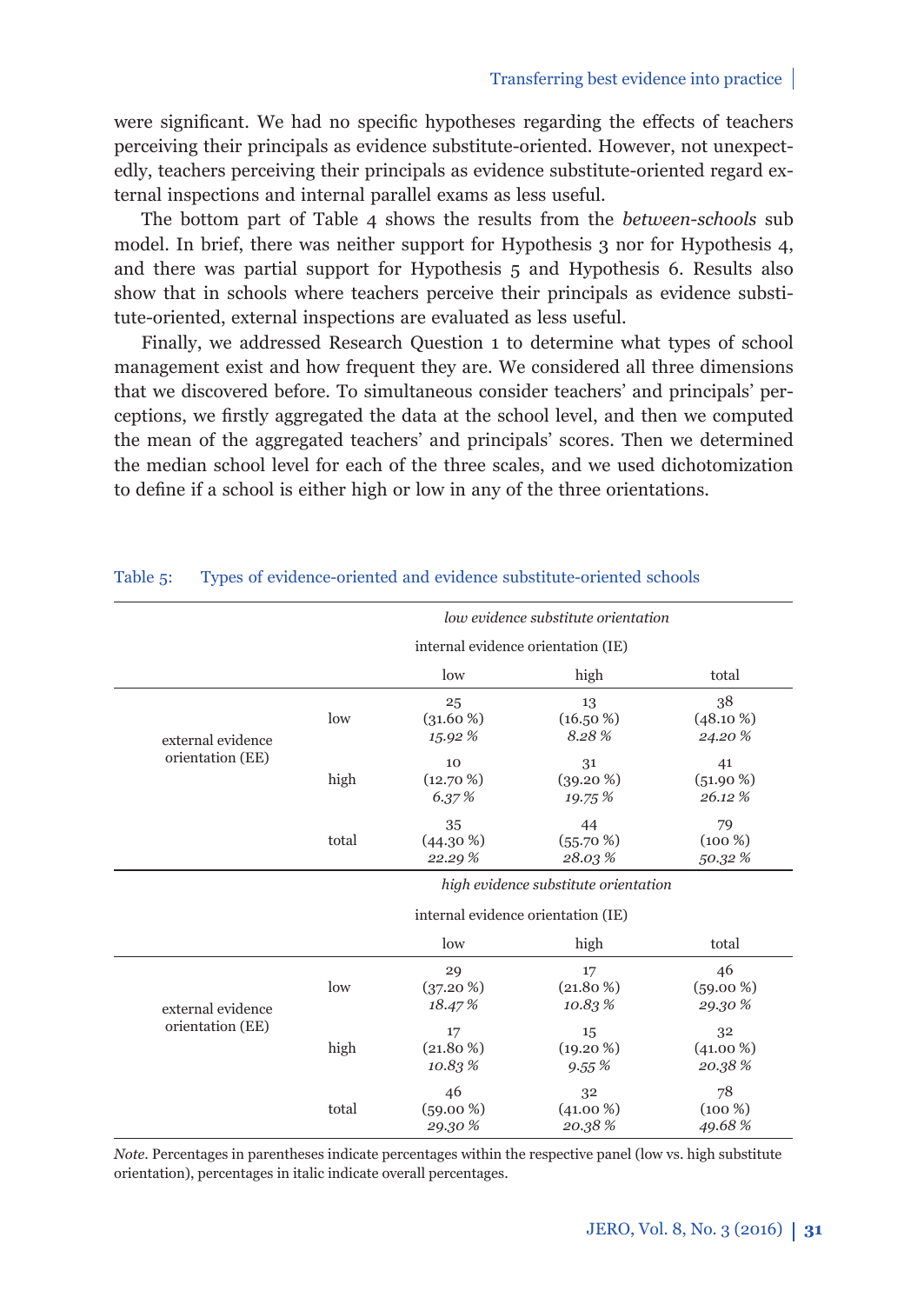Cross-tabulation yielded the results shown in Table 5. The top part of Table 5 shows the results for schools that were characterized by low substitute orientation. The most frequent type was the type which reflects prototypical evidence-based school management, and it was found in nearly 40 % of the schools, followed by the sclerotic type (31.60 %). Types that exhibited a mixture of high and low EE and IE were less frequent (12.70 % and 16.50 %).

The bottom part of Table 5 shows the results for schools that were characterized by high substitute orientation. The most frequent type was the evidence-averted type found in 37.20 % of the schools. The relative frequencies of the other three types were lower and quite similar (in between 19.20 % and 21.80 %).

## **4. Discussion**

The aim of the present study was to further conceptually and empirically investigate the construct of EBSMgt. The concept of EBSMgt goes above and beyond particular strategies and use of particular data to improve things at school; rather EBSMgt represents a general managerial style that sustains all aspects of school development. The EBSMgt concept is founded on the concept of EBMgt and its measurement instrument developed by Stumm et al. (2010). The present study demonstrated that EBMgt and EBSMgt share conceptual and empirical characteristics. Principal component analyses revealed a three factor-structure, which was very similar for teachers and for principals. In line with Stumm et al. (2010), who found three factors among employees in public administrations, we identified three factors, too. These three factors were IE, EE, and ES.

Internal consistencies were generally acceptable except for the ES scales (.57 for teachers and .64 for principals). Thus, to better assess the substitute orientation in school management, the ES-scales warrant further improvement. It could be, however, that improving the reliability turns out to be difficult. Just adding further items might not yield the expected result because there might not be a clear criterion for demarcation according to which principals' decisions can be clearly defined as being based on evidence or on evidence substitutes. For instance, in a recent case, a German school principal raised the high-school (Abitur) grades for exams in German by 1 point for all students (Lehmann, 2013). Is this measure evidencebased or based on gut feeling? Presumably, many readers do not believe it was evidence-based. However, the principal used to be a teacher of German language, so he certainly has had some solid expertise. Representatives of the responsible ministry of education have confirmed that the marks awarded by the first two teachers who rated the written exams of the students were indeed too low (BR, 2013). Thus, in general, observers may or may not know if a decision is based on immature intuition that is better regarded as evidence substitute, or based on expertisebased intuition (Salas et al., 2010), which could reflect the *best available evidence*. Sometimes there is a narrow ridge between evidence and evidence substitutes, so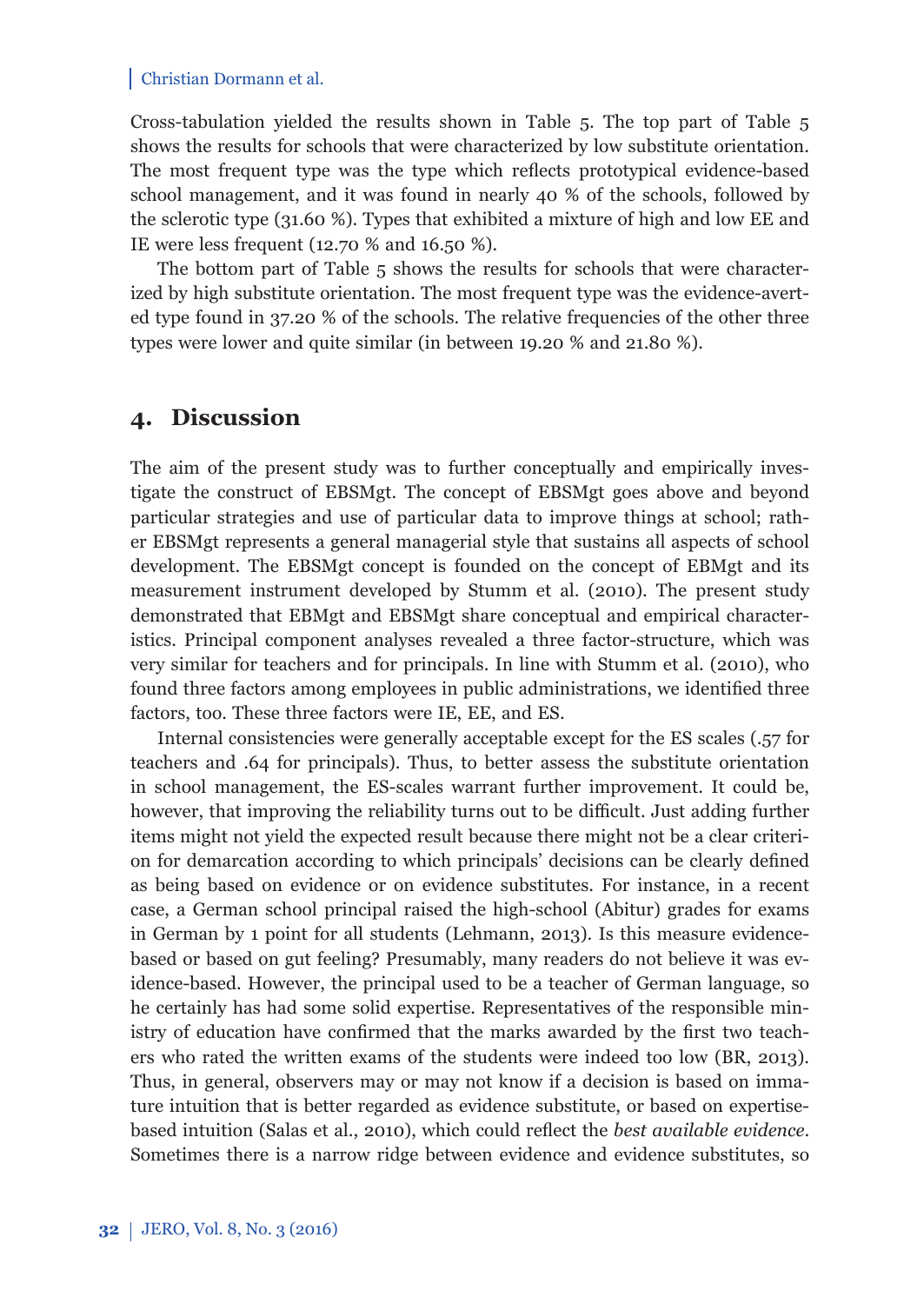that reliably assessing whether or not decisions were made based on substitutes could be rather difficult.

Intra-class correlations for EE were satisfactory for teachers (.12) and principals (.20), for IE it was marginally satisfactory for teachers (.09) but not for principals (.00). For ES, ICCs were generally low (.05 for teachers and .04 for principals). Despite the low ICCs for ES, aggregated school level data show that teachers' and principals' perceptions are correlated  $(r = .17)$ . This is also the case for EE (*r* = .19). Overall, convergent validities were not very high, which was not unexpected because low correlations between self-reports and other reports are a wellestablished fact in the literature (e.g., on 360 degree feedback, Valle & Bozeman, 2002). One reason is that teachers usually cannot observe all activities of their principals. Teachers' perceptions may therefore be strongly influenced by those observations they made when being in direct contact with their principals or their deputies, for example, during general assemblies, face-to-face conversations, or collaborative work in panels. Similarly, teachers also vary in their perceptions, which is evident in the interrater reliabilities of teachers perceptions of previously used evidence, which did not exceed ICC1 = .50 (used external inspections) and was sometimes as low as  $ICC_1 = .22$  (used internal feedback). It would be interesting to know if expected positive outcomes of EBSMgt are more strongly affected by principals' perceptions' of their evidence-related activities, by teachers' perceptions of these activities, or by the shared perceptions of teachers and principals. Consider, for example, the case of using evidence to support teachers in their work. The literature is quite clear that *perceived availability* of support benefits employees' motivation and health, whereas *received* support has been repeatedly shown to relate to distress (cf. Gleason & Iida, 2015). In a similar vein, evidence-oriented decision-making of principals that is not perceived as such might undermine teachers' motivation and health, whereas teachers' perceptions of principals' evidence-oriented decision-making is beneficial to them. Furthermore, organizational climate research has always been concerned with the question if individual's perceptions or the shared perceptions of all employees are more important for outcomes at the individual level (e.g., Schneider, Bowen, Erhart, & Holcombe, 2000). In the present study, we decided to focus on aggregate teachers' perceptions and averages of teachers' and principals' perceptions of EBSMgt for analysing different types of EBSMgt. The results might have been different when using different approaches. More detailed comparisons of different approaches, however, were beyond the scope of the present study, and future research has to address these issues to better understand how the effects of EBSMgt unfold.

We should note that ICCs for principals suffered from the fact that only a few principals and their deputies were sampled per school (1.89 persons per school on average). This is the normal situation in Germany, where in most school types school management teams rarely comprise of more than four persons. Studies in other countries with schools having larger management teams might be better suited to analyze whether interrater reliability exists among principals and their deputies. Furthermore, the schools in our sample included all types of schools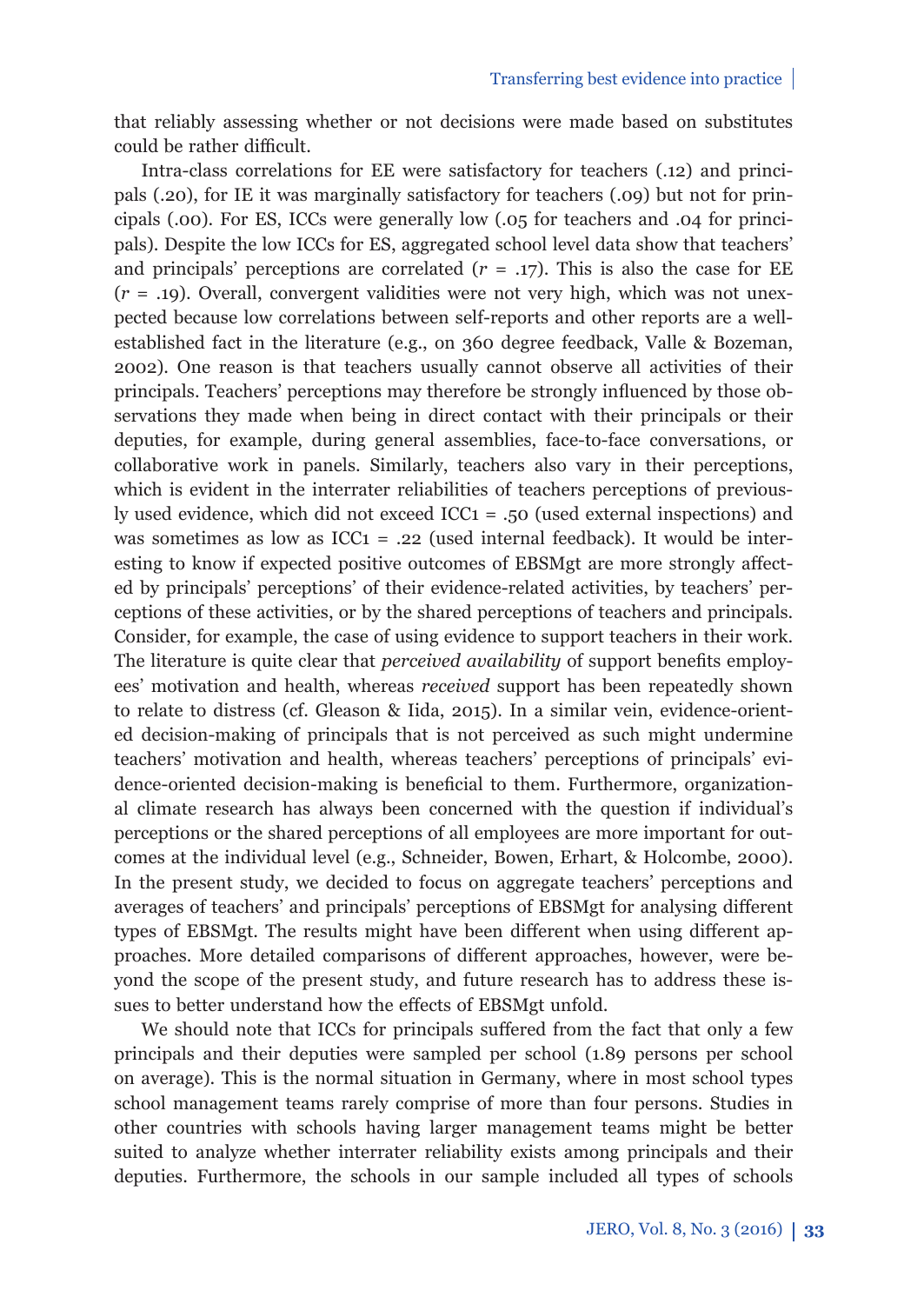in Germany, but they were all sampled within a single federal state (Rhineland-Palatinate). In Germany, schools are governed by federal states, which makes schools within a federal state more similar to each other than schools belonging to different federal states. Moreover, they were all public schools. Private schools, in particular those that work for profit, may depend much more on being successful, which could be a driver for EBSMgt. Although for-profi t schools are not yet too common in Germany, they are more prevalent in other countries. Including private schools and schools representing a broader regional scope in future studies could increase the variance in evidence orientations among schools, which should also result in higher ICCs, indicating that EBSMgt can be reliably assessed at the school level.

Among individual teachers, the three scales were substantially correlated  $(-33 \le r \le .61)$ . Among individual principals, these correlations were much smaller (-.17 ≤ *r* ≤ .37). Aggregated school level data yielded almost identical results. The strongest correlation emerged for teachers' assessments of IE and EE, which could threaten discriminant validity. Perhaps, teachers' ratings were contaminated by a halo effect. It could well be that slight indications of principals' high evidence-oriented or low evidence substitute-oriented behavior was regarded as an indicator that the respective opposite behavior is not shown by their principals.

Despite the substantial correlations of the scales among teachers, using teacher data and further variables established convergent and discriminant validity of the three scales at the individual level of analysis. Proposed antecedents (i.e., previous use of information that resulted from evidence-oriented activities) and most proposed consequences (i.e., the rated usefulness of this information) were related to IE, EE, and ES as expected. Interestingly, on the one hand, participating in external inspections and using information resulting from such inspections spread its effects to all three dimensions, that is, it increased IE and EE and it decreased ES. Conversely, high IE and EE and low ES simultaneously impacted on the rated usefulness of external inspections. Thus, participating in external inspections could be a door opener to increase EBSMgt and to further regard EBSMgt as really useful.

In line with van Ackeren et al. (2013), we suggest using the term EBSMgt when the combination of high evidence *orientation* and low ES is present. Based on the work by Stumm et al. (2010), van Ackeren et al. (2013) distinguished four types of information seeking behavior in schools, focusing more or less strongly on evidence and on evidence substitutes. In our study, most schools are characterized by *EBSMgt* (31 out of 157 schools). They have high scores on IE and EE and low scores on ES. The second largest group, however, is *evidence-averted school management* (29 schools). These schools have low scores on IE and EE and high scores on ES. The third largest group comprises of schools characterized by *sclerotic school management* (25 schools)*.* These schools have low scores on all three scales. These schools seem to be either not interested in any evidence that could be used for school development, or they do not engage much in school development. All other combinations of the three scales do not represent larger portions of the entire sample of schools. In particular, we could not identify a substantial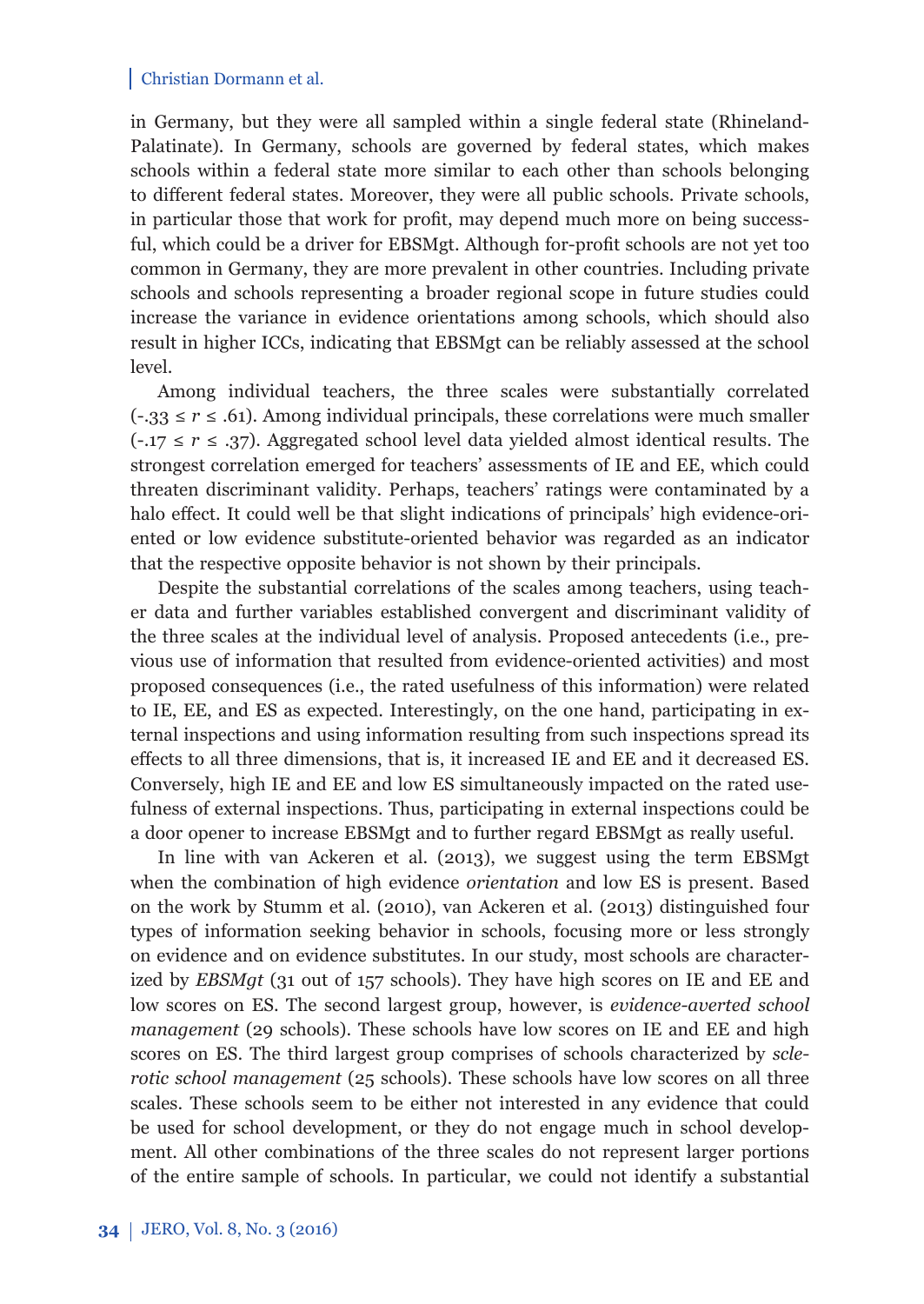group of schools with the *volatile school management* type, which was reported by van Ackeren et al. (2013). Probably, this was due to the fact that we simultaneously used teachers' and principals' perceptions and gave them equal weight.

Although the result that the largest group of schools is characterized by EBSMgt, two critical management styles (evidence-averted and sclerotic school management) together represent more than one third of the sample. Even though the cut-off points to dichotomize the sample on each of the three scales were empirically determined and can, therefore, be challenged, with the exceptions of IE (3.81) the cut-off values were close to the scale midpoint (2.79 for external evidence and 2.89 for substitute orientation), which reflect medium agreement that the listed activities are present. Thus, we believe, that indeed for one third of the schools an increase in EBSMgt is desperately needed.

### **4.1 Limitations**

Despite its strength, our study and its results could suffer from some limitations. As already mentioned, our sample of schools, principals and teachers is likely to be not fully representative due to nonresponse and restriction to major school types. In addition, we only sampled public schools within a single state of Germany. In particular, we cannot claim that the percentages of the different EBSMgt types obtained in our study are representative. Increasing the variability by including private schools and schools from a more diverse regional background would also be helpful to further validate the concept of EBSMgt and its measurement tool.

Our attempt was to establish convergent and discriminant validity by using proposed antecedents and consequences. For this purpose, we believe that using only cross-sectional data was an acceptable approach. However, obviously, this renders any causal explanation problematic, and the research model that guided our research (see Figure 1) cannot be regarded as a process model of EBSMgt that was confirmed in the present study. Although we believe that participating in evidencebased activities and using information resulting from such activities indeed leads to a climate for evidence which, in turn, makes people believe that using evidence is really useful for school development, longitudinal studies are required to confirm such a model with higher fidelity than our study can do. Thus, above and beyond establishing convergent and discriminant validity, longitudinal research is required to better establish what drives EBSMgt and what its outcomes are.

Some psychometric properties of the developed scales were not really satisfactory. As already discussed, it might or it might not be possible to increase reliability of the ES scale. A larger set of items addressing substitute orientation may also unfold to more than a single factor. Future research is certainly needed in this respect, too.

One could argue that the measurement tool for EBSMgt developed in the present study lack some content validity as it does not include the specific evidenceoriented activities that have become prominent, such as external school evaluations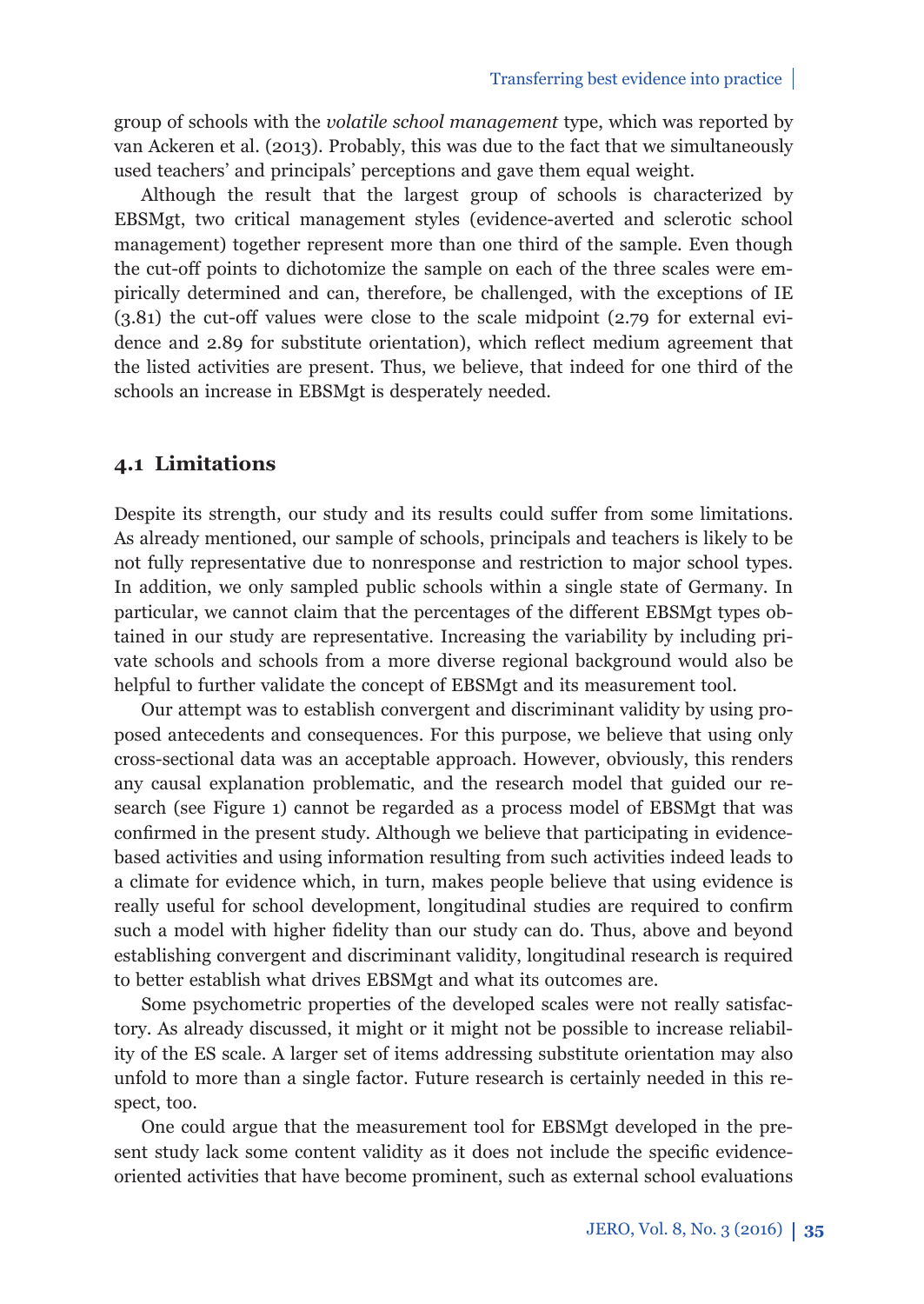like PISA or IGLU/PIRLS. However, we do not believe this is a real shortcoming. Rather, it was an intended feature of the scales. Particular measures are only available to particular schools, such as PISA for high schools or IGLU for primary schools. Thus, comparing the extent of EBSMgt across schools of different types or located in different areas would be difficult if scales using different sets of items were applied. The three scales developed in this paper, that is, EE, IE, and ES, which together characterize the type of EBSMgt, do allow for such comparisons.

### **4.2 Conclusions**

There has been little evidence on EBMgt in general (Reay et al., 2009) and on EBSMgt in particular. We believe that the present study represents an important starting point to empirically investigate the concept of EBSMgt as it provided three scales, which allow assessing EBSMgt on a relative abstract level. This provides a foundation for future studies, which will hopefully yield further refinements and more elaborated theoretical models describing the causes and consequences of EBSMgt. Empirically establishing the consequences of EBSMgt is of pivotal importance for the next couple of years. Indeed, we strongly believe (but do now yet know) that EBSMgt is a successful strategy for improving the schooling of those who follow, and that the success of EBSMgt extends well above grades and knowledge leading to "fully functioning persons".

# **Acknowledgements**

This present paper was supported by a collaborative research grant provided by the German Federal Ministry of Education and Research (BMBF) to the University of Mainz and the University of Duisburg-Essen (01 JG 1010 A & B).

## **References**

- Ackeren, I. van, Binnewies, C., Clausen, M., Demski, D., Dormann, C., Koch, A., Laier, B., Preisendörfer, P., Preuße, D., Rosenbusch, C., Schmidt, U., Stump, M., & Zlatkin-Troitschanskaia, O. (2013). Welche Wissensbestände nutzen Schulen im Kontext von Schulentwicklung? Theoretische Konzepte und erste Befunde des EviS-Verbundprojektes im Überblick [What kind of evidence do schools use for school development: Overview of theoretical concepts and first results of the EviS-collaborative research project]. In I. van Ackeren, M. Heinricht, & F. Thiel (Eds.), *Evidenzbasierte Steuerung im Bildungssystem? Befunde aus dem BMBF-SteBis-Verbund* (Die Deutsche Schule. Zeitschrift für Erziehungswissenschaft, Bildungspolitik und pädagogische Praxis, Beiheft 12*,* pp. 51–73). Münster, Germany: Waxmann.
- Ackeren, I. van, Zlatkin-Troitschanskaia, O., Binnewies, C., Clausen, M., Dormann, C., Preisendörfer, P., Rosenbusch, C., & Schmidt, U. (2011). Evidenzbasierte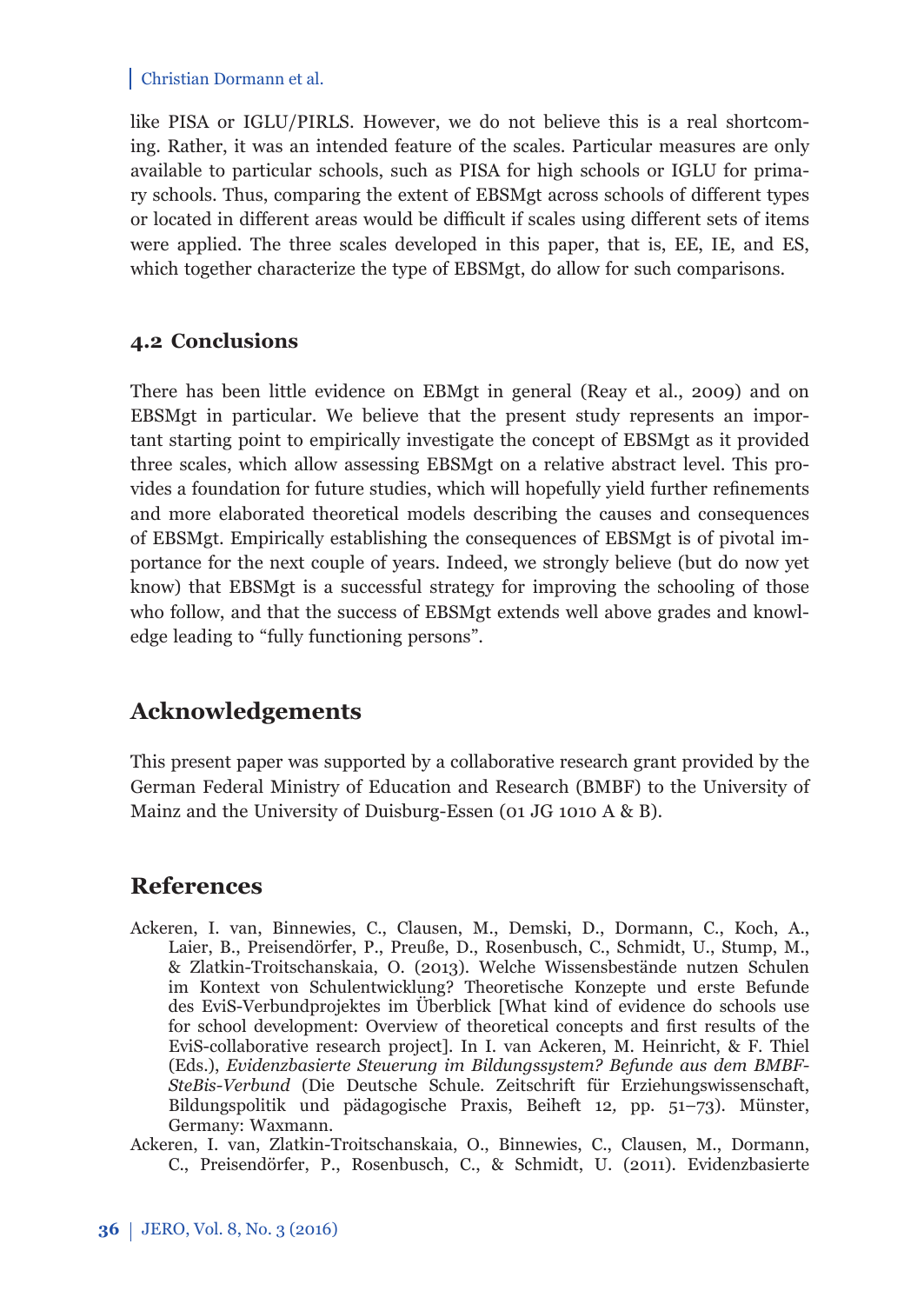Schul entwicklung: Ein Forschungsüberblick aus interdisziplinärer Perspektive [Evidence-based school development: An interdisciplinary review of research]. *Die Deutsche Schule, 103*(2), 170–184.

- Bass, B. M., & Riggio, R. E. (2006). *Transformational leadership* (2nd ed.). Mahwah, NJ: Lawrence Erlbaum Associates Inc.
- Battistelli, A., Montani, F., & Odoardi, C. (2013). The impact of feedback from job and task autonomy in the relationship between dispositional resistance to change and innovative work behaviour. *European Journal of Work and Organizational Psychology, 22*(1), 26–41. doi:10.1080/1359432X.2011.616653
- BR Bayerischer Rundfunk. (2013). *Ermittlungen wegen geschönter Abitur-Noten* [Investigation due to flattering high school graduations grades]. Retrieved from http://www.br.de/nachrichten/oberfranken/coburg-abi-schummelvorwuerfe-100. html
- Briner, R. B. (2007). *Is HRM evidence-based and does it matter?* (Opinion Paper OP6). Retrieved from http://www.employment-studies.co.uk/pdflibrary/op6.pdf
- Briner, R. B., Denyer, D., & Rousseau, D. M. (2009). Evidence-based management: Concept clean-up time? *Academy of Management Perspectives, 23*(4), 19–32. doi: 10.5465/amp.200945590138
- Briner, R. B., & Rousseau, D. M. (2011). Evidence-based I-O psychology: Not there yet. *Industrial and Organizational Psychology: Perspectives on Science and Practice, 4*(1), 3–22. doi: 10.1111/j.1754-9434.2010.01287.x
- Externbrink, K., & Dormann, C. (2015). Führen und Entscheiden: Evidence-based Management [Leading and deciding: Evidence-based management]. In J. Felfe (Ed.), *Trends der psychologischen Führungsforschung* [Current trends in psychological leadership research] (pp. 429–439). Goettingen, Germany: Hogrefe.
- Gleason, M. E. J., & Iida, M. (2015). Social support. In M. Mikulincer, P. R. Shaver, J. A. Simpson, & J. F. Dovidio (Eds.), *APA handbooks in psychology. APA handbook of personality and social psychology* (Vol. 3*,* pp. 351–370). Washington, DC: American Psychological Association. doi: 10.1037/14344-013
- Gruber, H., Harteis, C., & Rehrl, M. (2006). Professional Learning: Erfahrung als Grundlage von Handlungskompetenz [Experience as a foundation of action compentence]. *Bildung und Erziehung, 59*(2), 193–203.
- James, L. R. (1982). Aggregation bias in estimates of perceptual agreement. *Journal of Applied Psychology, 67*(2), 219–229.
- Lehmann, C. (2013, July 16). *Coburger Abitur-Ergebnisse vom Direktor geschönt?* [Graduation results in Coburg cooked by the school principal?]. *inFranken.de*. Retrieved from http://www.infranken.de/regional/coburg/Casimirianum-Coburgabitur-Coburger-Abitur-Ergebnisse-vom-Direktor-geschoent;art214,476066
- Maier, U., & Kuper, H. (2012). Vergleichsarbeiten als Instrument der Qualitätsentwicklung an Schulen. Überblick zum Forschungsstand [Parallel exams as a tool for quality-oriented development in schools. Review of research]. *Die Deutsche Schule, 104*(1), 88–99.
- Pfeffer, J., & Sutton, R. (2000). *The knowing-doing gap. How smart companies turn knowledge into action.* Boston, MA: Harvard Business School Press.
- Pfeffer, J., & Sutton, R. (2006). *Hard facts, dangerous half-truths and total nonsense.* Boston, MA: Harvard Business School Press.
- Posch, P. (2009). Zur schulpraktischen Nutzung von Daten: Konzepte, Strategien, Erfahrungen [Abouth the practical use of data in schools: Concepts, strategies, experiences]. *Die Deutsche Schule, 101*(2), 119–135.
- Reay, T., Berta, W., & Kohn, K. (2009). What's the evidence on evidence-based management? *Academy of Management Perspectives, 23*(4), 5–18. doi: 10.5465/ AMP.2009.45590137
- Rousseau, D. (2006). Is there such thing as "evidence-based management"? *Academy of Management Review, 31*(2), 256–269. doi: 10.5465/AMR.2006.20208679